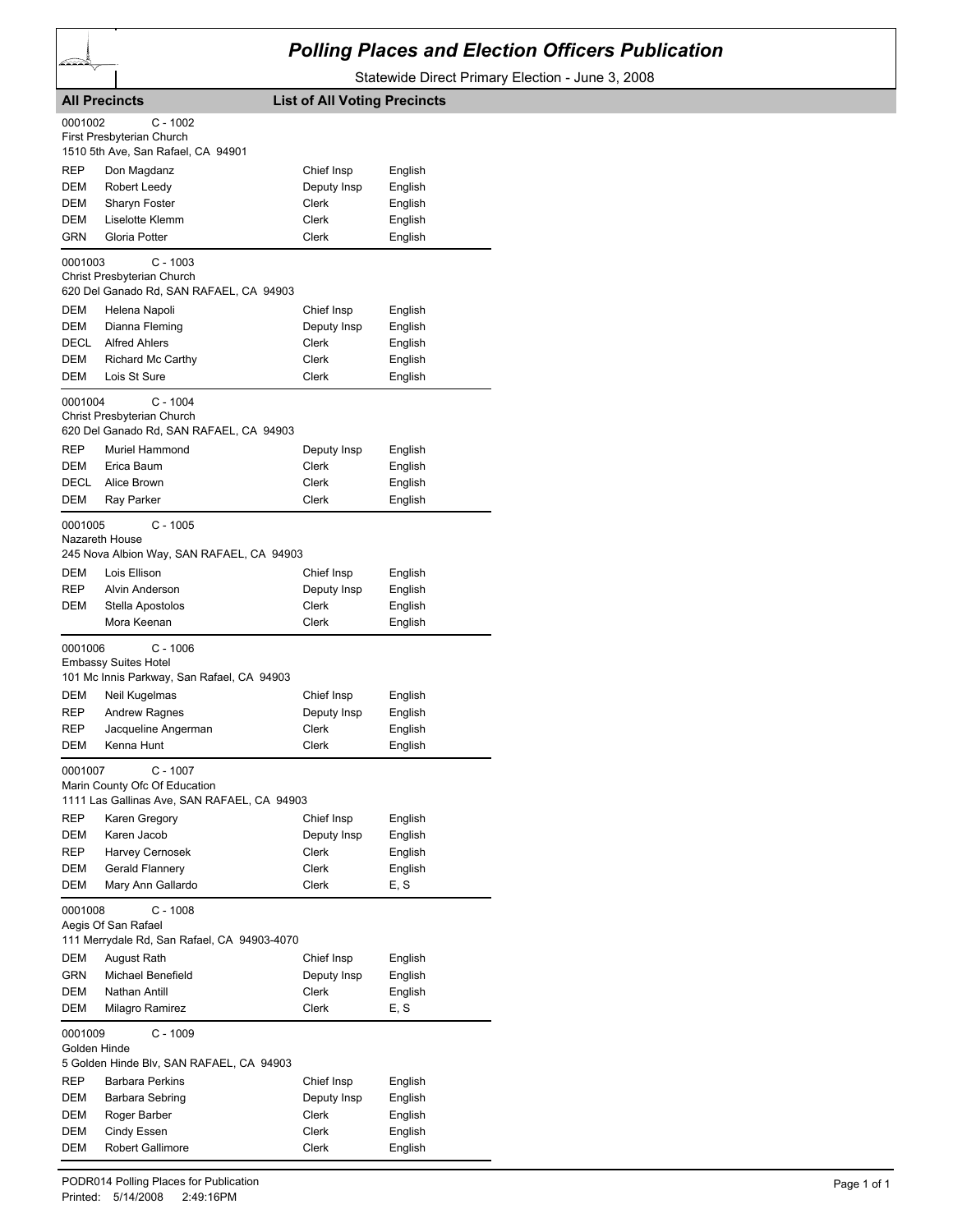| <b>All Precincts</b>    |                                                                                  | <b>List of All Voting Precincts</b> |                    |
|-------------------------|----------------------------------------------------------------------------------|-------------------------------------|--------------------|
| 0001010                 | C - 1010<br>San Rafael Fire Sta #2<br>210 3rd St, San Rafael, CA 94901           |                                     |                    |
| DECL                    | Jeffrey Moss                                                                     | Chief Insp                          | E, S               |
| REP                     | <b>William Taylor</b>                                                            | Deputy Insp                         | English            |
| DEM                     | Helen Oren Cole                                                                  | Clerk                               | English            |
| DECL                    | Doris Stawowy                                                                    | Clerk                               | English            |
| 0001011                 | C - 1011<br>Marin Ballet Board Room<br>100 Elm St, SAN RAFAEL, CA 94901          |                                     |                    |
| DEM                     | Donna Eng                                                                        | Chief Insp                          | English            |
| DECL                    | <b>Kristine Krupp</b>                                                            | Deputy Insp                         | English            |
| REP                     | Anne Brenneis                                                                    | Clerk                               | English            |
| DEM                     | Ellen Burns                                                                      | Clerk                               | English            |
| 0001012                 | $C - 1012$<br><b>Trinity Community Church</b>                                    |                                     |                    |
|                         | 1675 Grand Ave, SAN RAFAEL, CA 94901                                             |                                     |                    |
| REP                     | Sheryl Gorton                                                                    | Chief Insp                          | English            |
| DEM<br>REP              | Linda Cosgrove<br>Sharon Hall                                                    | Deputy Insp<br>Clerk                | English            |
| REP                     | Susan Herley                                                                     | Clerk                               | English<br>English |
|                         |                                                                                  |                                     |                    |
| 0001013                 | $C - 1013$<br>St Luke Presbyterian Church<br>10 Bayview Dr, SAN RAFAEL, CA 94901 |                                     |                    |
| DECL                    | Robert Bostonian                                                                 | Chief Insp                          | English            |
| DECL                    | <b>Stanley Harrison</b>                                                          | Deputy Insp                         | English            |
| <b>REP</b>              | <b>Heinz Dreier</b>                                                              | Clerk                               | English            |
| DECL                    | Sandra Miller                                                                    | Clerk                               | English            |
| DECL                    | Lester Pouncy                                                                    | Clerk                               | English            |
| 0001014                 | $C - 1014$<br>St Luke Presbyterian Church<br>10 Bayview Dr, SAN RAFAEL, CA 94901 |                                     |                    |
| DEM                     | Merilee Colton                                                                   | Deputy Insp                         | English            |
| REP                     | Rudolph Kupfer                                                                   | Clerk                               | English            |
| DEM                     | <b>Christel Mandanis</b>                                                         | Clerk                               | English            |
| 0001015                 | $C - 1015$<br>Glenwood School<br>25 Castlewood Dr, SAN RAFAEL, CA 94901          |                                     |                    |
| DEM                     | Theresa Paris                                                                    | Chief Insp                          | English            |
| DECL                    | Nancy Faber                                                                      | Deputy Insp                         | English            |
| DEM                     | Anna Shannon                                                                     | <b>Clerk</b>                        | English            |
|                         | <b>Whitney Turner</b>                                                            | Clerk                               | English            |
| 0001016<br>Venetia Oaks | $C - 1016$<br>263 N San Pedro Rd, San Rafael, CA 94903                           |                                     |                    |
| DEM                     | Maria Hobbs                                                                      | Deputy Insp                         | English            |
| DEM                     | Roberta Erlandsen                                                                | Clerk<br>Clerk                      | English            |
| DEM                     | Constance Giambra                                                                | Clerk                               | English            |
| DEM                     | Patricia Phillips                                                                | Clerk                               | English            |
| 0001017                 | $C - 1017$<br>Korean Presbyterian Church<br>635 Adrian Way, San Rafael, CA 94903 |                                     |                    |
| DEM                     | Dorothy Brown                                                                    | Chief Insp                          | English            |
| DECL                    | Mary Nordquist                                                                   | Deputy Insp                         | English            |
| DEM                     | Marilyn Bagshaw                                                                  | Clerk                               | English            |
| DEM                     | Janet Smith                                                                      | Clerk                               | English            |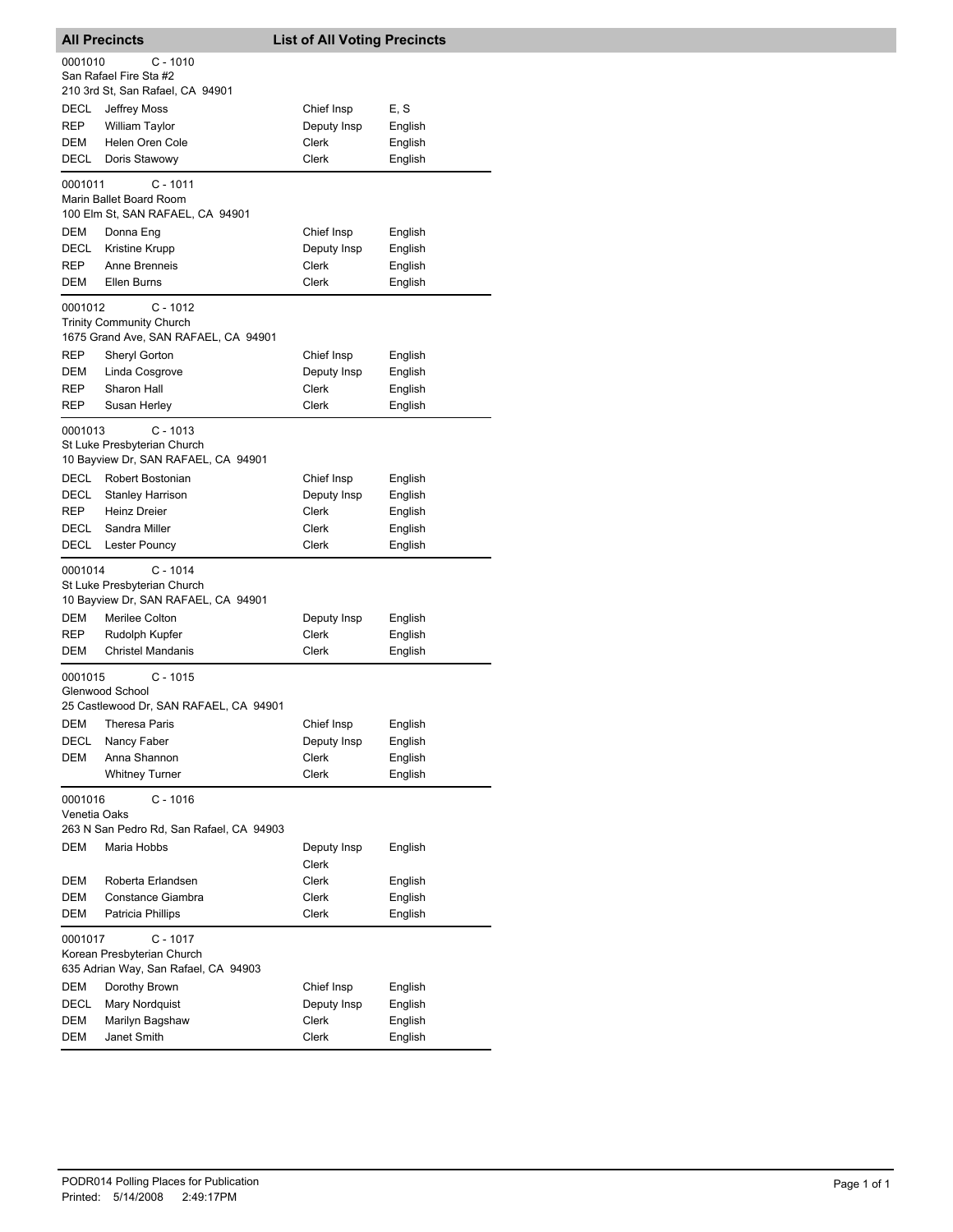|              | <b>All Precincts</b>                                                    | <b>List of All Voting Precincts</b> |         |
|--------------|-------------------------------------------------------------------------|-------------------------------------|---------|
| 0001018      | $C - 1018$                                                              |                                     |         |
|              | Marinwood Community Center                                              |                                     |         |
|              | 775 Miller Creek Rd, San Rafael, CA 94903                               |                                     |         |
| REP          | <b>Nancy Douglass</b>                                                   | Chief Insp                          | English |
| DEM          | Ann Melanephy                                                           | Deputy Insp                         | English |
| DEM          | Jeanne Hart                                                             | Clerk                               | English |
| DEM          | Judy Page                                                               | Clerk                               | English |
| DEM          | James Stapleton                                                         | Clerk                               | English |
|              |                                                                         |                                     |         |
| 0001019      | $C - 1019$                                                              |                                     |         |
|              | Marinwood Community Center<br>775 Miller Creek Rd, San Rafael, CA 94903 |                                     |         |
|              |                                                                         |                                     |         |
| REP          | Douglas Mc Vae                                                          | Deputy Insp                         | English |
| REP          | Barbara Chism                                                           | Clerk                               | English |
| DECL         | <b>Wilfred Kay</b>                                                      | <b>Clerk</b>                        | English |
| 0001020      | $C - 1020$                                                              |                                     |         |
|              | Marinwood Community Center                                              |                                     |         |
|              | 775 Miller Creek Rd, San Rafael, CA 94903                               |                                     |         |
| DEM          | <b>Richard Kulik</b>                                                    | Deputy Insp                         | English |
| <b>REP</b>   | David Brown                                                             | Clerk                               | English |
| DECL         | <b>William Klein</b>                                                    | Clerk                               | English |
| <b>DEM</b>   | Margaret Veneman                                                        | Clerk                               | English |
|              |                                                                         |                                     |         |
| 0001021      | $C - 1021$                                                              |                                     |         |
|              | Methodist Church Of San Rafael                                          |                                     |         |
|              | 199 Greenfield Avenue, San Rafael, CA 94901                             |                                     |         |
| DEM          | John Cooper                                                             | Deputy Insp                         | English |
| DECL         | Donald Campbell                                                         | Clerk                               | English |
| REP          | <b>Ethel A Medvic</b>                                                   | Clerk                               | English |
| DEM          | Gayle Mills                                                             | Clerk                               | English |
| 0001102      | <b>PCT 1102</b>                                                         |                                     |         |
| Rotary Manor |                                                                         |                                     |         |
|              | 1821 Fifth Ave, SAN RAFAEL, CA 94901                                    |                                     |         |
| DEM          | Margaret Francisco                                                      | Chief Insp                          | E, S    |
|              | Janis L Tavenner                                                        | Deputy Insp                         | English |
| DEM          | Janet O Sullivan                                                        | Clerk                               | English |
| DEM          | Timothy O Sullivan                                                      | Clerk                               | English |
| DEM          | Cecile Tescallo                                                         | Clerk                               | English |
|              |                                                                         |                                     |         |
| 0001103      | PCT 1103                                                                |                                     |         |
| Rotary Manor |                                                                         |                                     |         |
|              | 1821 Fifth Ave, SAN RAFAEL, CA 94901                                    |                                     |         |
| DECL         | Max Probst                                                              | Deputy Insp                         | English |
| DEM          | Tae Chong                                                               | Clerk                               | English |
| DECL         | Johannes Ryssemus                                                       | Clerk                               | English |
| 0001106      | PCT 1106                                                                |                                     |         |
|              | Lincoln Hill Community Church                                           |                                     |         |
|              | 1411 Lincoln Ave, SAN RAFAEL, CA 94901                                  |                                     |         |
| DECL         | Fernando Gomez                                                          | Chief Insp                          | E, S    |
| <b>DEM</b>   | Larry Hatfield                                                          | Deputy Insp                         | English |
| DECL         | Patricia Keaton                                                         | Clerk                               | English |
| REP          | Deborah Simmons                                                         | Clerk                               | English |
|              |                                                                         |                                     |         |
| 0001107      | <b>PCT 1107</b>                                                         |                                     |         |
|              | Lincoln Hill Community Church                                           |                                     |         |
|              | 1411 Lincoln Ave, SAN RAFAEL, CA 94901                                  |                                     |         |
| DEM          | Ann Higley                                                              | Deputy Insp                         | E, S    |
| REP          | Robert Bandettini                                                       | Clerk                               | English |
| GRN          | Mark Hardin                                                             | Clerk                               | English |
| DEM          | Manuel Lozano                                                           | Clerk                               | E, S    |
| 0001110      | PCT 1110                                                                |                                     |         |
| Villa Marin  |                                                                         |                                     |         |
|              | 100 Thorndale Dr, SAN RAFAEL, CA 94903                                  |                                     |         |
| DEM          | David Pittle                                                            | Chief Insp                          | English |
| DECL         | Dennis Brown                                                            | Deputy Insp                         | English |
| <b>DECL</b>  | George Reilly                                                           | Clerk                               | English |
| DEM          | Marilyn Tousey                                                          | Clerk                               | English |
|              |                                                                         |                                     |         |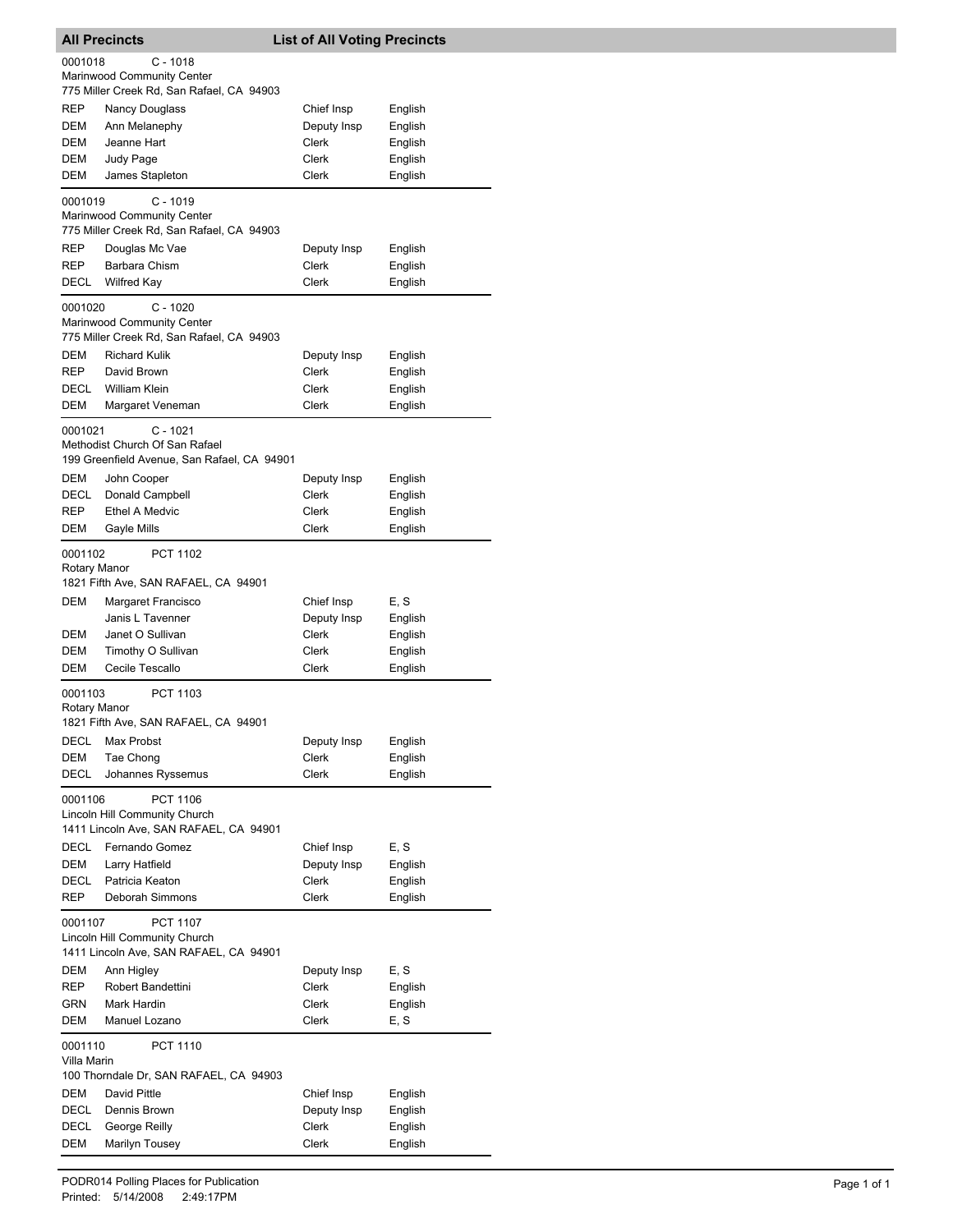| <b>All Precincts</b>    |                                                                                                 | <b>List of All Voting Precincts</b> |                    |  |  |
|-------------------------|-------------------------------------------------------------------------------------------------|-------------------------------------|--------------------|--|--|
| 0001113                 | PCT 1113<br>Christ Presbyterian Church<br>620 Del Ganado Rd, SAN RAFAEL, CA 94903               |                                     |                    |  |  |
| <b>REP</b>              | Roberto Iniguez                                                                                 | Deputy Insp                         | English            |  |  |
| DEM                     | <b>Bonnie Bartlett</b>                                                                          | Clerk                               | English            |  |  |
| DEM                     | Bonnie Keenan                                                                                   | Clerk                               | English            |  |  |
| 0001114                 | <b>PCT 1114</b><br>Contempo Marin                                                               |                                     |                    |  |  |
|                         | 400 Yosemite Rd, San Rafael, CA 94903-2232                                                      |                                     |                    |  |  |
| <b>REP</b>              | Roberto Soriano                                                                                 | Chief Insp                          | English            |  |  |
| DECL                    | Alan Young                                                                                      | Deputy Insp                         | English            |  |  |
| P&F                     | <b>Alvin Gabler</b>                                                                             | Clerk                               | English            |  |  |
| <b>REP</b>              | Fred Hoffmann                                                                                   | Clerk                               | English            |  |  |
| <b>REP</b>              | James Lewis                                                                                     | Clerk                               | English            |  |  |
| 0001121                 | PCT 1121                                                                                        |                                     |                    |  |  |
|                         | Marin County Ofc Of Education                                                                   |                                     |                    |  |  |
|                         | 1111 Las Gallinas Ave, SAN RAFAEL, CA 94903                                                     |                                     |                    |  |  |
| DECL                    | <b>Barbara Trites</b>                                                                           | Deputy Insp                         | English            |  |  |
| <b>REP</b>              | Joan Loberg                                                                                     | Clerk                               | English            |  |  |
| DEM                     | Joanne Mc Carthy                                                                                | Clerk                               | English            |  |  |
| DECL                    | <b>Gerald Shorrock</b>                                                                          | Clerk                               | English            |  |  |
| 0001125                 | <b>PCT 1125</b><br>Contempo Marin                                                               |                                     |                    |  |  |
|                         | 400 Yosemite Rd, San Rafael, CA 94903-2232                                                      |                                     |                    |  |  |
| DEM                     | Arlyn Serber                                                                                    | Deputy Insp<br>Clerk                | English            |  |  |
| DECL<br><b>REP</b>      | Jacqueline Brand<br>Rose Von Buchau                                                             | Clerk                               | English<br>English |  |  |
|                         |                                                                                                 |                                     |                    |  |  |
| 0001210                 | PCT 1210<br>San Rafael Fire Station #5<br>955 Point San Pedro Rd, San Rafael, CA 94901          |                                     |                    |  |  |
| REP                     | William Godbey                                                                                  | Chief Insp                          | English            |  |  |
| DEM                     | Patricia Randolph                                                                               | Deputy Insp                         | English            |  |  |
| DEM                     | Wilda Jones                                                                                     | Clerk                               | English            |  |  |
| DEM                     | Joyce Tarlton                                                                                   | Clerk                               | English            |  |  |
| DEM                     | Denisse Valentine                                                                               | Clerk                               | English            |  |  |
| 0001211                 | PCT 1211<br>San Rafael Fire Station #5<br>955 Point San Pedro Rd, San Rafael, CA 94901          |                                     |                    |  |  |
| <b>REP</b>              | Joan Runyeon                                                                                    | Deputy Insp                         | English            |  |  |
| DEM                     | Hattie Irvin                                                                                    | <b>Clerk</b>                        | English            |  |  |
| DEM                     | Katherine Runyeon                                                                               | Clerk                               | English            |  |  |
| 0001500<br>Venetia Oaks | <b>PCT 1500</b><br>263 N San Pedro Rd, San Rafael, CA 94903                                     |                                     |                    |  |  |
|                         | <b>Shirley Sinclair</b>                                                                         | Chief Insp                          | English            |  |  |
| DEM                     | Jane Kloh                                                                                       | Deputy Insp                         | English            |  |  |
| DEM                     | <b>Audrey Valentzas</b>                                                                         | Clerk                               | English            |  |  |
| DEM                     | <b>Richard Valentzas</b>                                                                        | Clerk                               | English            |  |  |
|                         | PCT 1604<br>0001604<br>Lucas Valley Community Center<br>1201 Idylberry Rd, SAN RAFAEL, CA 94903 |                                     |                    |  |  |
| <b>DEM</b>              | Robert Karfiol                                                                                  | Chief Insp                          | English            |  |  |
| <b>REP</b>              | Ray Hirsch                                                                                      | Deputy Insp                         | English            |  |  |
| DECL                    | Paula Beale                                                                                     | Clerk                               | English            |  |  |
| REP                     | Geraldine Leydecker                                                                             | Clerk                               | English            |  |  |
| DEM                     | <b>Shirley Trimble</b>                                                                          | Clerk                               | English            |  |  |
| 0001605                 | <b>PCT 1605</b><br>Lucas Valley Community Center<br>1201 Idylberry Rd, SAN RAFAEL, CA 94903     |                                     |                    |  |  |
| <b>REP</b>              | Victor Aguila                                                                                   | Deputy Insp                         | E, S               |  |  |
| DECL                    | Julia Gans                                                                                      | Clerk                               | English            |  |  |
| DECL                    | Dale Miller                                                                                     | Clerk                               | English            |  |  |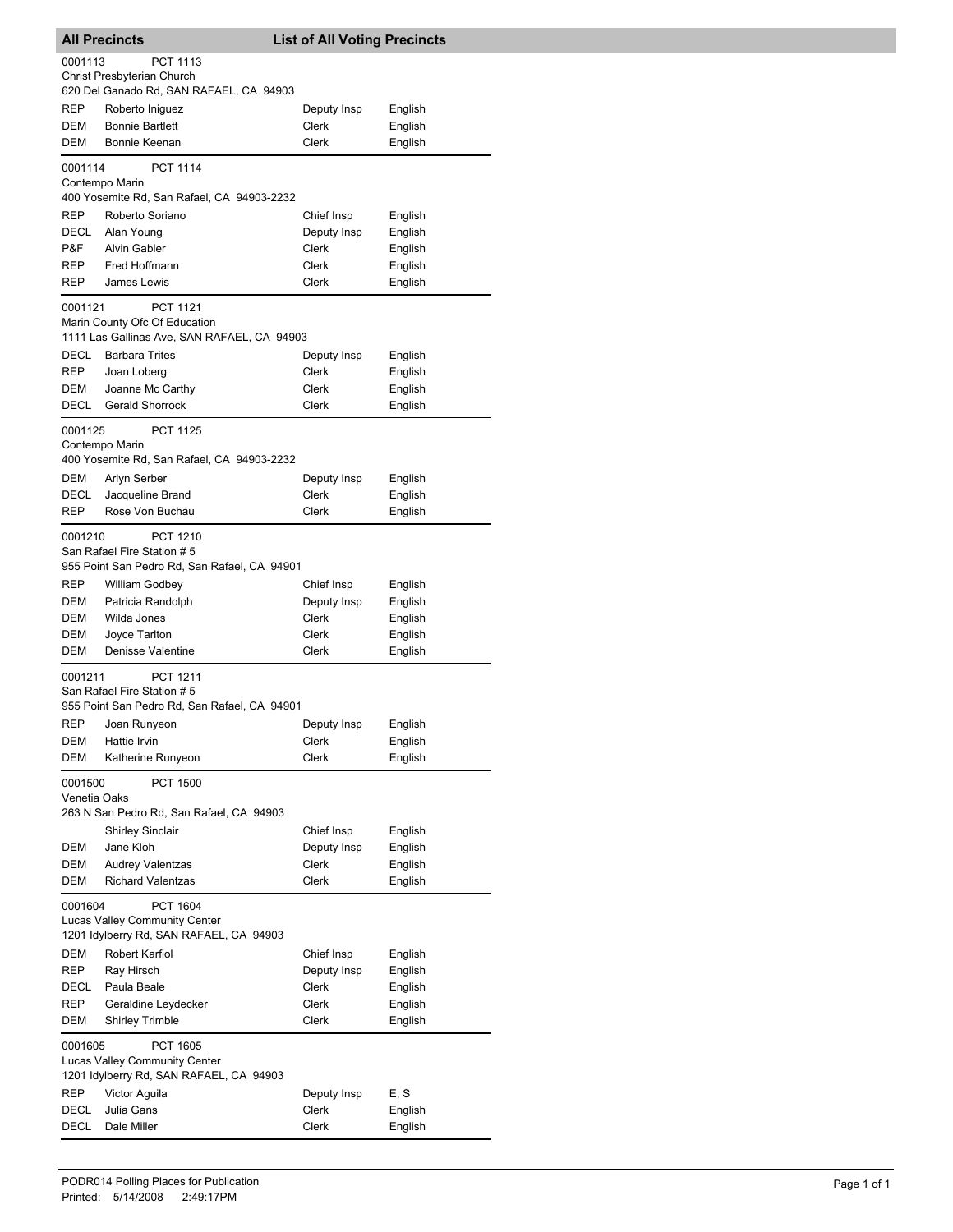| <b>All Precincts</b>                   |                                                                                                                                               | <b>List of All Voting Precincts</b> |                               |  |  |
|----------------------------------------|-----------------------------------------------------------------------------------------------------------------------------------------------|-------------------------------------|-------------------------------|--|--|
|                                        | 0002001<br>C - 2001                                                                                                                           |                                     |                               |  |  |
|                                        | St Sebastian's Church                                                                                                                         |                                     |                               |  |  |
|                                        | 373 Bon Air Rd, KENTFIELD, CA 94904                                                                                                           |                                     |                               |  |  |
| DEM                                    | Jean Musgrave                                                                                                                                 | Deputy Insp                         | English                       |  |  |
| REP                                    | <b>Richard Belch</b>                                                                                                                          | Clerk                               | English                       |  |  |
| <b>DEM</b>                             | Suzanne Yanok                                                                                                                                 | Clerk                               | English                       |  |  |
| 0002002                                | $C - 2002$                                                                                                                                    |                                     |                               |  |  |
| Cape Marin                             |                                                                                                                                               |                                     |                               |  |  |
|                                        | Laderman Lane, Greenbrae, CA 94904-2482<br>Jane Frorath                                                                                       |                                     |                               |  |  |
| DEM<br>DEM                             | Debora Busse                                                                                                                                  | Chief Insp<br>Deputy Insp           | English<br>English            |  |  |
|                                        | Chelsea Arnold                                                                                                                                | Clerk                               | English                       |  |  |
| AIP                                    | Ellen Marie Day                                                                                                                               | Clerk                               | E, S                          |  |  |
| DEM                                    | Yolanda Sullivan                                                                                                                              | Clerk                               | English                       |  |  |
| DECL                                   | Virginia Welsh                                                                                                                                | Clerk                               | English                       |  |  |
| 0002003                                | $C - 2003$<br>Redwoods Presbyterian Church<br>110 Magnolia Ave, LARKSPUR, CA 94939                                                            |                                     |                               |  |  |
| <b>DEM</b>                             | Frank Gold                                                                                                                                    | Chief Insp                          | English                       |  |  |
| DEM                                    | Helen Kerner                                                                                                                                  | Deputy Insp                         | English                       |  |  |
| DECL                                   | David Edward                                                                                                                                  | Clerk                               | English                       |  |  |
| DEM                                    | Lynn Vanda                                                                                                                                    | Clerk                               | English                       |  |  |
| 0002004<br>Masonic Lodge<br>REP<br>REP | $C - 2004$<br>1122 Magnolia Ave, LARKSPUR, CA 94939<br>Frank Keenan<br>Joanne Keenan                                                          | Chief Insp<br>Deputy Insp           | English<br>English            |  |  |
| DEM                                    | Laurelyn Borst                                                                                                                                | Clerk                               | English                       |  |  |
| AIP                                    | Ann Frese                                                                                                                                     | Clerk                               | English                       |  |  |
| 0002005<br>Masonic Lodge               | $C - 2005$<br>1122 Magnolia Ave, LARKSPUR, CA 94939                                                                                           |                                     |                               |  |  |
| DEM                                    | Anne Miller                                                                                                                                   | Deputy Insp                         | English                       |  |  |
| REP                                    | Fay Potter                                                                                                                                    | Clerk                               | English                       |  |  |
| DEM                                    | <b>Linda Press</b>                                                                                                                            | Clerk                               | English                       |  |  |
| DEM                                    | Setsuko Segar                                                                                                                                 | Clerk                               | English                       |  |  |
| 0002006                                | $C - 2006$<br>Methodist Church Of San Rafael<br>199 Greenfield Avenue, San Rafael, CA 94901                                                   |                                     |                               |  |  |
| DEM                                    | Walter Hanahan                                                                                                                                | Chief Insp                          | English                       |  |  |
| DEM<br>DECL                            | Charles Wynn<br>Paula Beard                                                                                                                   | Deputy Insp<br>Clerk                | English<br>English            |  |  |
| DEM                                    | Margaret Johnson                                                                                                                              | Clerk                               | English                       |  |  |
| 0002007<br>DECL<br>DECL<br>DECL        | C - 2007<br>Wade Thomas School<br>Ross At Kensington, San Anselmo, CA 94960-2941<br>Mary Lee Bronzo<br>Kazuko Nii<br><b>Helmut Wautischer</b> | Deputy Insp<br>Clerk<br>Clerk       | English<br>English<br>English |  |  |
| 0002008<br><b>Bennett House</b>        | $C - 2008$<br>53 Taylor Drive (Claus & Taylor), FAIRFAX, CA 94930                                                                             |                                     |                               |  |  |
| DEM                                    | Denyce Vogler-Codoni                                                                                                                          | Chief Insp                          | English                       |  |  |
| DECL                                   | Vicki Burns                                                                                                                                   | Deputy Insp                         | English                       |  |  |
| DEM<br>DEM                             | June Laange<br>Anthony Ruane                                                                                                                  | Clerk<br>Clerk                      | English<br>English            |  |  |
|                                        |                                                                                                                                               |                                     |                               |  |  |
| 0002009                                | $C - 2009$<br>Ross Valley Fire Station #20<br>Arroyo & Butterfield Rd, San Anselmo, CA 94960-1262                                             |                                     |                               |  |  |
| DEM                                    | Donald Drotman                                                                                                                                | Chief Insp                          | English                       |  |  |
| DEM                                    | Russell Marne                                                                                                                                 | Deputy Insp                         | English                       |  |  |
| DEM                                    | Carol Nichelini                                                                                                                               | Clerk                               | English                       |  |  |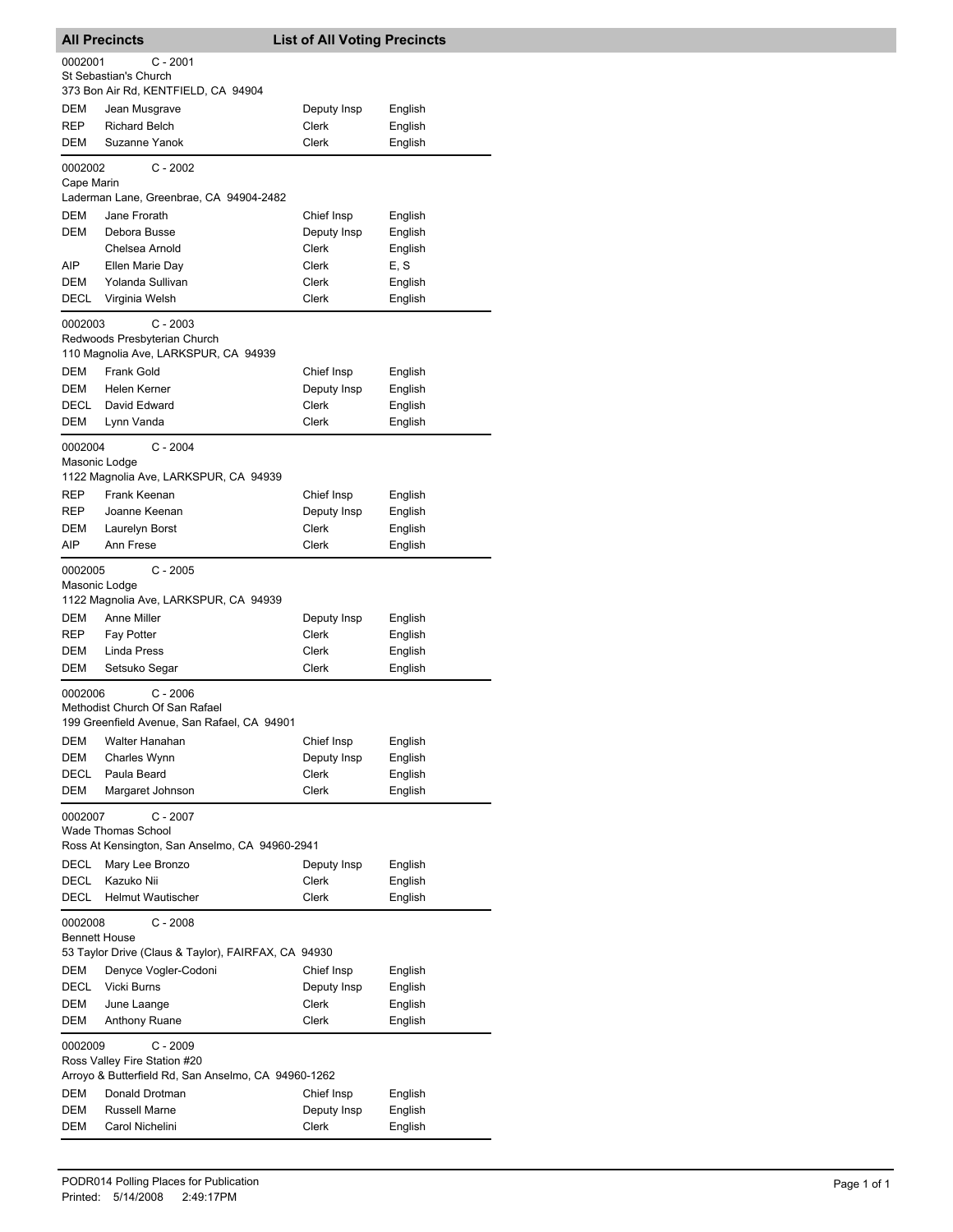| <b>All Precincts</b>                                  |                                                                                                  | <b>List of All Voting Precincts</b> |         |  |
|-------------------------------------------------------|--------------------------------------------------------------------------------------------------|-------------------------------------|---------|--|
| 0002010                                               | C - 2010<br>Ross Valley Fire Station #20<br>Arroyo & Butterfield Rd, San Anselmo, CA 94960-1262  |                                     |         |  |
| <b>DEM</b>                                            | Diane Cokely                                                                                     | Deputy Insp                         | English |  |
| GRN                                                   | Julia Fischer                                                                                    | <b>Clerk</b>                        | English |  |
| DEM                                                   | Wilma Smith                                                                                      | Clerk                               | English |  |
| DECL                                                  | <b>Burton Winn</b>                                                                               | Clerk                               | English |  |
|                                                       |                                                                                                  |                                     |         |  |
| 0002011                                               | C - 2011<br>Anthony Bacich School<br>25 Mc Allister Ave, KENTFIELD, CA 94904                     |                                     |         |  |
| DEM                                                   | James Shaw                                                                                       | Chief Insp                          | English |  |
| DECL                                                  | Alan Maurice Farnham                                                                             | Deputy Insp                         | English |  |
| DECL                                                  | Ramona Burglin                                                                                   | Clerk                               | English |  |
| REP                                                   | Michael Duffy                                                                                    | <b>Clerk</b>                        | English |  |
| 0002012                                               | $C - 2012$<br>Kent Middle School                                                                 |                                     |         |  |
|                                                       | 250 Stadium Way, Kentfield, CA 94904                                                             |                                     |         |  |
| P&F                                                   | <b>Robert Richard</b>                                                                            | Chief Insp                          | English |  |
| DECL                                                  | Priscilla Edwards-King                                                                           | Deputy Insp                         | English |  |
| REP                                                   | Margot Havel                                                                                     | Clerk                               | English |  |
| REP                                                   | Alice Thomas                                                                                     | Clerk                               | English |  |
| 0002013                                               | $C - 2013$<br>Sleepy Hollow Homes Association<br>1317 Butterfield Rd, San Anselmo, CA 94960-1055 |                                     |         |  |
|                                                       |                                                                                                  |                                     |         |  |
| REP                                                   | Margaret Wilson                                                                                  | Chief Insp                          | English |  |
| DEM                                                   | Alexandra Ray                                                                                    | Deputy Insp                         | English |  |
| REP                                                   | Joseph Hilliard Fusilier                                                                         | Clerk                               | English |  |
| REP                                                   | Angela Gaona                                                                                     | Clerk                               | English |  |
| REP                                                   | Kathryn Hansen                                                                                   | Clerk                               | English |  |
| 0002018                                               | $C - 2018$<br>San Rafael Community Center<br>618 B St, SAN RAFAEL, CA 94901                      |                                     |         |  |
| DEM                                                   | William Dagg                                                                                     | Chief Insp                          | English |  |
| DEM                                                   | Laura Collins                                                                                    | Deputy Insp                         | English |  |
|                                                       | Cydney Rae Bolton                                                                                | Clerk                               | English |  |
| REP                                                   | Donald Stenson                                                                                   | Clerk                               | English |  |
| 0002019                                               | C - 2019<br><b>Carpenters Union Hall</b><br>647 Lindaro St, San Rafael, CA 94901-3960            |                                     |         |  |
| DEM                                                   | <b>Charles Herbert</b>                                                                           | Chief Insp                          | English |  |
| DEM                                                   | Mary Winkler                                                                                     | Deputy Insp                         | English |  |
| DEM                                                   | Fillegenie Levasseur                                                                             | Clerk                               | English |  |
|                                                       |                                                                                                  | Clerk                               | E, V    |  |
| DEM<br>REP                                            | Mydung Nguyen<br>Candace Rufer                                                                   | Clerk                               | English |  |
| $C - 2020$<br>0002020<br><b>Carpenters Union Hall</b> |                                                                                                  |                                     |         |  |
|                                                       | 647 Lindaro St, San Rafael, CA 94901-3960                                                        |                                     |         |  |
| DEM                                                   | Paula Hafling                                                                                    | Deputy Insp                         | English |  |
| DEM                                                   | John Carroll                                                                                     | Clerk                               | E, S    |  |
| DEM                                                   | Philip Sharp                                                                                     | Clerk                               | English |  |
| 0002022<br>Ross School                                | $C - 2022$                                                                                       |                                     |         |  |
|                                                       | 9 Lagunitas Rd, Ross, CA 94957                                                                   |                                     |         |  |
| REP                                                   | Sally Reed                                                                                       | Chief Insp                          | English |  |
| DEM                                                   | Claudette Josephson                                                                              | Deputy Insp                         | English |  |
| REP                                                   | Jeannette Blair                                                                                  | Clerk                               | English |  |
| REP                                                   | Carolyn Dingwall                                                                                 | Clerk                               | English |  |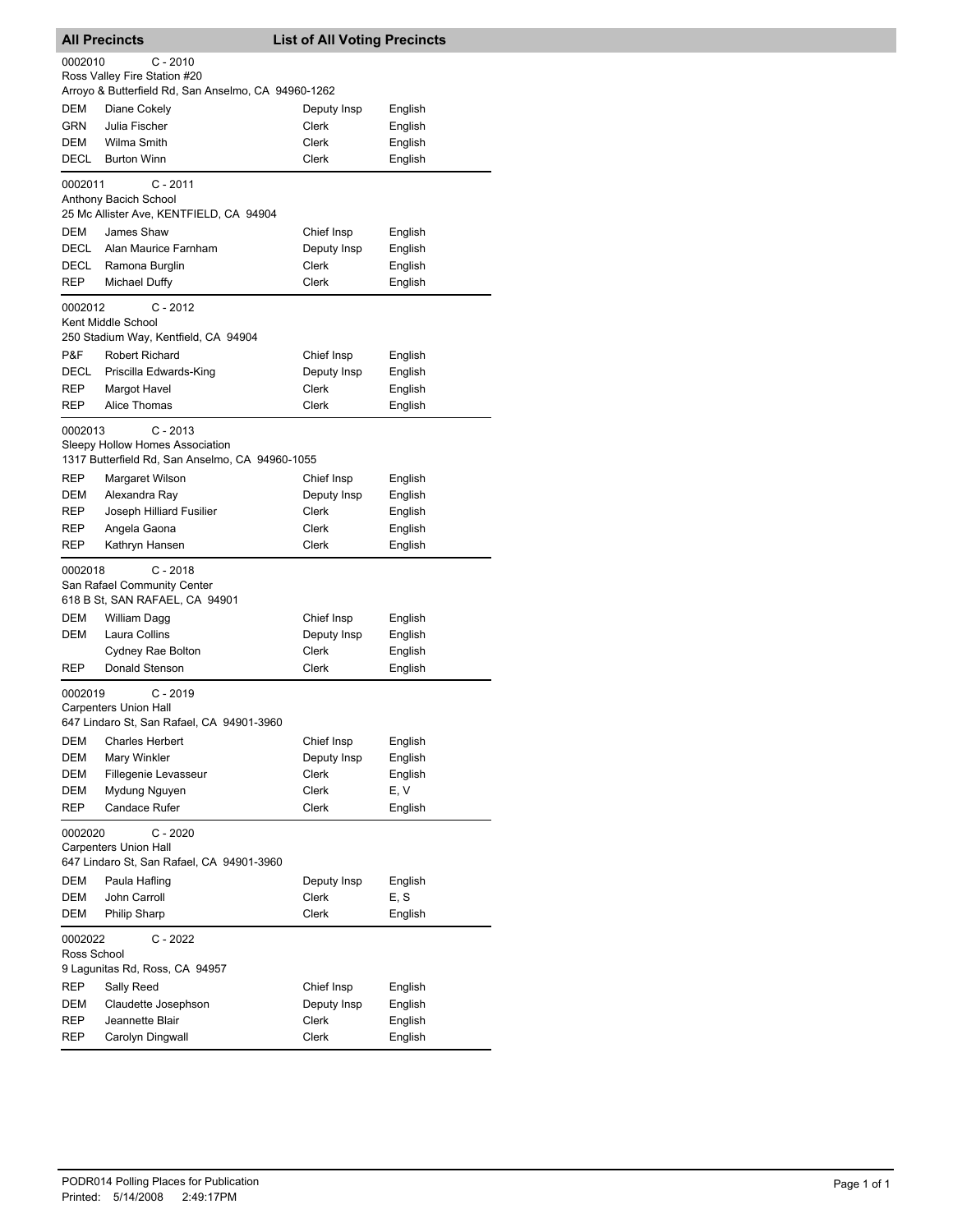|               | <b>All Precincts</b>                                                                              | <b>List of All Voting Precincts</b> |         |  |  |
|---------------|---------------------------------------------------------------------------------------------------|-------------------------------------|---------|--|--|
| 0002101       | PCT 2101                                                                                          |                                     |         |  |  |
| The Tamalpais |                                                                                                   |                                     |         |  |  |
|               | 501 Via Casitas, GREENBRAE, CA 94904                                                              |                                     |         |  |  |
| REP           | Norman Schoenstein                                                                                | Chief Insp                          | English |  |  |
| REP           | Geoffrey Jones                                                                                    | Deputy Insp                         | English |  |  |
| DEM           | Mohammad Mirzapour                                                                                | Clerk                               | English |  |  |
| REP           | Myrna Encinas Pepper                                                                              | Clerk                               | English |  |  |
| DEM           | Joy Peterson                                                                                      | Clerk                               | English |  |  |
| 0002102       | PCT 2102                                                                                          |                                     |         |  |  |
|               | St Sebastian's Church                                                                             |                                     |         |  |  |
|               | 373 Bon Air Rd, KENTFIELD, CA 94904                                                               |                                     |         |  |  |
| DECL          | Joyce Wells                                                                                       | Chief Insp                          | English |  |  |
| DEM           | Michelle Mayfield-Baske                                                                           | Deputy Insp                         | English |  |  |
| DEM           | Joseph Cohen                                                                                      | Clerk                               | English |  |  |
| DEM           | Renee Ruttiman                                                                                    | Clerk                               | English |  |  |
| DEM           | Joseph Sheean                                                                                     | Clerk                               | English |  |  |
| 0002107       | <b>PCT 2107</b><br><b>Larkspur Recreation Department</b><br>240 Doherty Drive, Larkspur, CA 94939 |                                     |         |  |  |
| DEM           | Edward Wynne Jr                                                                                   | Chief Insp                          | English |  |  |
| DEM           | Michael Roller                                                                                    | Deputy Insp                         | English |  |  |
| REP           | <b>Bruce Dapprich</b>                                                                             | Clerk                               | English |  |  |
| DECL          | Howard Long                                                                                       | Clerk                               | English |  |  |
| REP           | Jay Wark                                                                                          | Clerk                               | English |  |  |
| 0002108       | <b>PCT 2108</b>                                                                                   |                                     |         |  |  |
|               | St Patrick's Church<br>Magnolia & King Streets, Larkspur, CA 94939-1943                           |                                     |         |  |  |
| REP           | Janis Kuhn                                                                                        | Chief Insp                          | English |  |  |
| DEM           | Peter Mellini                                                                                     | Deputy Insp                         | English |  |  |
| REP           | <b>Steven Dollison</b>                                                                            | Clerk                               | English |  |  |
| GRN           | <b>Tracey Lowmiller</b>                                                                           | Clerk                               | English |  |  |
| DEM           | Roger Reynolds                                                                                    | Clerk                               | English |  |  |
| 0002109       | PCT 2109<br><b>St Patrick's Church</b><br>Magnolia & King Streets, Larkspur, CA 94939-1943        |                                     |         |  |  |
| <b>REP</b>    | Sherry Johanson                                                                                   | Deputy Insp                         | English |  |  |
| AIP           | Joi Othelene Garlington                                                                           | Clerk                               | English |  |  |
| DEM           | John Hermansky                                                                                    | Clerk                               | English |  |  |
| 0002201       | PCT 2201<br><b>Wade Thomas School</b><br>Ross At Kensington, San Anselmo, CA 94960-2941           |                                     |         |  |  |
| <b>DEM</b>    | <b>Stanley Pechalonis</b>                                                                         | Chief Insp                          | English |  |  |
| DEM           | Edie Brennan                                                                                      | Deputy Insp                         | English |  |  |
| DEM           | Susan Alan                                                                                        | <b>Clerk</b>                        | English |  |  |
| REP           | Cheryl Egan                                                                                       | Clerk                               | English |  |  |
| DEM           | Suellen Lamorte                                                                                   | Clerk                               | English |  |  |
|               | <b>PCT 2205</b><br>0002205<br>American Legion Hall<br>120 Veterans Place, SAN ANSELMO, CA 94960   |                                     |         |  |  |
| DEM           | Maureen Mc Manus                                                                                  | Chief Insp                          | English |  |  |
| DEM           | Janet Zeller                                                                                      | Deputy Insp                         | English |  |  |
| DEM           | William Coleman                                                                                   | Clerk                               | English |  |  |
| DEM           | <b>Walter Cuthbertson</b>                                                                         | Clerk                               | E, S    |  |  |
| GRN           | Darlene Mc Pherson                                                                                | Clerk                               | English |  |  |
| 0002206       | <b>PCT 2206</b><br>American Legion Hall<br>120 Veterans Place, SAN ANSELMO, CA 94960              |                                     |         |  |  |
| GRN           | Ora Hatheway                                                                                      | Deputy Insp                         | English |  |  |
| DEM           | Vivian Berliner                                                                                   | Clerk                               | English |  |  |
| REP           | Hilda Mills                                                                                       | Clerk                               | English |  |  |
| DEM           | Marcella Murray                                                                                   | Clerk                               | English |  |  |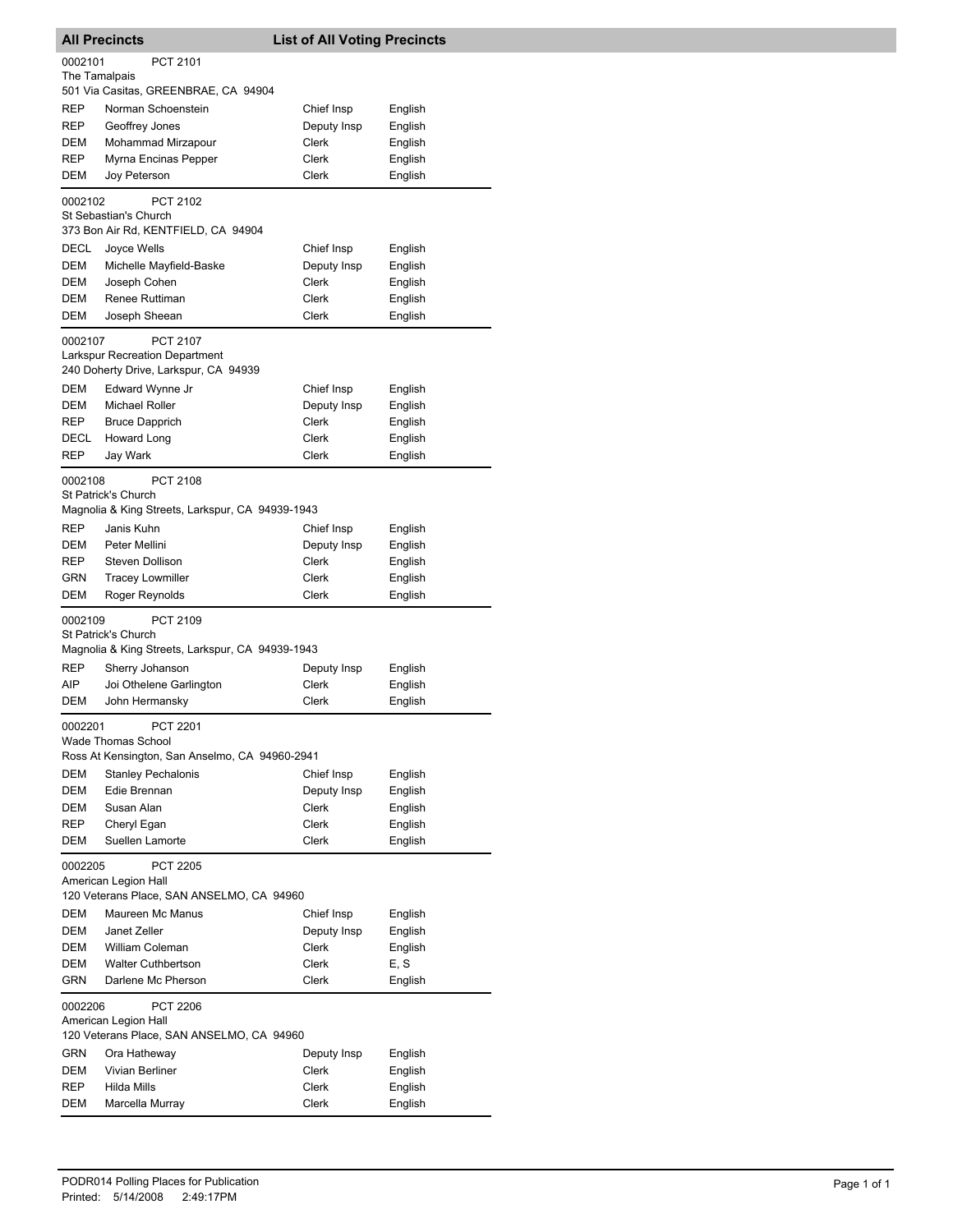| <b>All Precincts</b>   |                                                     | <b>List of All Voting Precincts</b> |         |
|------------------------|-----------------------------------------------------|-------------------------------------|---------|
| 0002207                | <b>PCT 2207</b>                                     |                                     |         |
|                        | American Legion Hall                                |                                     |         |
|                        | 120 Veterans Place, SAN ANSELMO, CA 94960           |                                     |         |
| REP                    | Louis Baesel                                        | Deputy Insp                         | English |
| DEM                    | Mary Niblock                                        | Clerk                               | English |
| <b>REP</b>             | Kathleen Sanders                                    | Clerk                               | English |
| 0002301                | PCT 2301                                            |                                     |         |
|                        | Fairfax Women's Club                                |                                     |         |
|                        | 46 Park Rd, FAIRFAX, CA 94930                       |                                     |         |
| REF                    | Patricia Lesavoy                                    | Chief Insp                          | English |
| DEM                    | Diane Mitchell                                      | Deputy Insp                         | English |
| DEM                    | James Carp                                          | <b>Clerk</b>                        | English |
| DEM                    | Patricia Hoff-Clement                               | Clerk                               | E, S    |
| 0002302                | PCT 2302                                            |                                     |         |
|                        | Fairfax Women's Club                                |                                     |         |
|                        | 46 Park Rd, FAIRFAX, CA 94930                       |                                     |         |
| DEM                    | Rebecca Gillespie                                   | Deputy Insp                         | English |
| DEM                    | Anne-Marie Alexander                                | Clerk                               | English |
| DEM                    | <b>Robert Davidson</b>                              | Clerk                               | English |
| DECL                   | Marnee Davis                                        | Clerk                               | English |
| 0002303                | PCT 2303                                            |                                     |         |
|                        | Fairfax Women's Club                                |                                     |         |
|                        | 46 Park Rd, FAIRFAX, CA 94930                       |                                     |         |
| DEM                    | Caine Starelli                                      | Deputy Insp                         | English |
| DEM                    | <b>Carol Cokinos</b>                                | Clerk                               | English |
| DEM                    | Eric Dixon                                          | Clerk                               | English |
| DEM                    | Joan Owen                                           | Clerk                               | English |
| 0002304                | <b>PCT 2304</b>                                     |                                     |         |
|                        | Fairfax Regional Library                            |                                     |         |
|                        | 2097 Sir Francis Drake Blvd, Fairfax, CA 94930-1115 |                                     |         |
| DEM                    | Joyce Cole                                          | Chief Insp                          | English |
| GRN                    | Rue Burlingham                                      | Deputy Insp                         | English |
| DEM                    | <b>Silver Clark</b>                                 | Clerk                               | English |
| AIP                    | Floria Oliveira                                     | Clerk                               | English |
| DEM                    | Linda Schwarzenberg                                 | Clerk                               | English |
| 0002305                | <b>PCT 2305</b>                                     |                                     |         |
| <b>Bennett House</b>   |                                                     |                                     |         |
|                        | 53 Taylor Drive (Claus & Taylor), FAIRFAX, CA 94930 |                                     |         |
| REP                    | Eleanor Prugh                                       | Deputy Insp                         | English |
| DEM                    | Alan Cumings                                        | Clerk                               | English |
| DEM                    | <b>Dalton Steele</b>                                | Clerk                               | English |
| 0002306                | PCT 2306                                            |                                     |         |
| Manor School           |                                                     |                                     |         |
|                        | 150 Oak Manor Dr, FAIRFAX, CA 94930                 |                                     |         |
| GRN                    | lan Roth                                            | Chief Insp                          | English |
| <b>DEM</b>             | <b>Barbara Coler</b>                                | Deputy Insp                         | English |
|                        | Mirabai Collamore                                   | Clerk                               | English |
| DEM                    | Adell Freeman                                       | Clerk                               | English |
| DECL                   | <b>Carlos Morales</b>                               | Clerk                               | English |
| 0002402<br>Ross School | PCT 2402                                            |                                     |         |
|                        | 9 Lagunitas Rd, Ross, CA 94957                      |                                     |         |
| REP                    | Marty Bautista                                      | Deputy Insp                         | English |
| DEM                    | Enid Albedi                                         | Clerk                               | English |
| GRN                    | Donna Bjorn                                         | Clerk                               | English |
| REP                    | Lucy Tsao                                           | Clerk                               | English |
|                        |                                                     |                                     |         |
| 0002601                | PCT 2601<br>Sleepy Hollow Presbyterian Church       |                                     |         |
|                        | 100 Tarry Rd, San Anselmo, CA 94960-1066            |                                     |         |
| REP                    | Constance Berto                                     | Chief Insp                          | E, S    |
| REP                    | Patricia Ehrhart                                    | Deputy Insp                         | English |
| REP                    | <b>Colleen Harpst</b>                               | Clerk                               | English |
| REP                    | Audrey La Belle                                     | Clerk                               | English |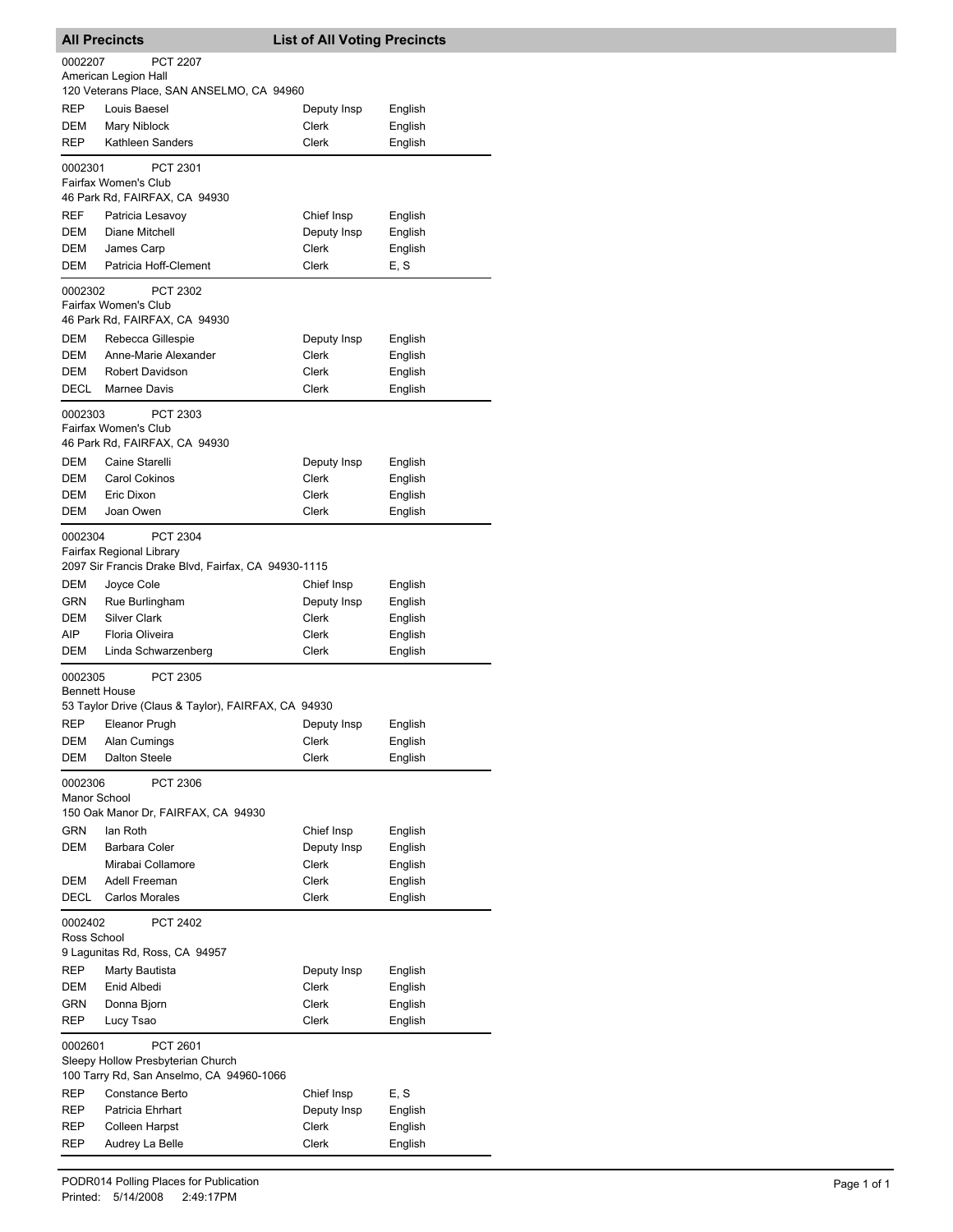|                                                                                                      | <b>All Precincts</b>                                                     | <b>List of All Voting Precincts</b> |                    |  |
|------------------------------------------------------------------------------------------------------|--------------------------------------------------------------------------|-------------------------------------|--------------------|--|
| 0002701                                                                                              | PCT 2701                                                                 |                                     |                    |  |
| Manor School                                                                                         | 150 Oak Manor Dr, FAIRFAX, CA 94930                                      |                                     |                    |  |
| REP                                                                                                  | Marcia Dunn                                                              | Deputy Insp                         | English            |  |
| DEM                                                                                                  | Jack Baker                                                               | Clerk                               | English            |  |
| DEM                                                                                                  | Marina Post                                                              | Clerk                               | English            |  |
| 0002907                                                                                              | <b>PCT 2907</b>                                                          |                                     |                    |  |
|                                                                                                      | First Presbyterian Church                                                |                                     |                    |  |
|                                                                                                      | 1510 5th Ave, San Rafael, CA 94901                                       |                                     |                    |  |
| <b>DEM</b><br>REP                                                                                    | <b>Barnett Bando</b>                                                     | Deputy Insp                         | English            |  |
| REP                                                                                                  | Bernadette Payne<br><b>Bruce Payne</b>                                   | Clerk<br><b>Clerk</b>               | English<br>English |  |
|                                                                                                      |                                                                          |                                     |                    |  |
| 0002908                                                                                              | <b>PCT 2908</b><br>San Rafael Community Center                           |                                     |                    |  |
|                                                                                                      | 618 B St, SAN RAFAEL, CA 94901                                           |                                     |                    |  |
| DEM                                                                                                  | Karen Marx                                                               | Deputy Insp                         | English            |  |
|                                                                                                      | Taylor Bolton                                                            | Clerk                               | English            |  |
| REP<br>DEM                                                                                           | Susan Crittenden<br>Roberta Kemp                                         | Clerk<br>Clerk                      | English<br>English |  |
|                                                                                                      |                                                                          |                                     |                    |  |
| 0003001                                                                                              | $C - 3001$<br>Sausalito Women's Club                                     |                                     |                    |  |
|                                                                                                      | 120 Central Ave, Sausalito, CA 94965                                     |                                     |                    |  |
| <b>DEM</b>                                                                                           | Louise Dzimian                                                           | Chief Insp                          | English            |  |
| DEM                                                                                                  | Aaron Falkenbach                                                         | Deputy Insp                         | English            |  |
| DEM                                                                                                  | Janet Carter                                                             | Clerk                               | English            |  |
| DEM                                                                                                  | Mary Jane Westphal                                                       | Clerk                               | English            |  |
| 0003002                                                                                              | $C - 3002$                                                               |                                     |                    |  |
|                                                                                                      | Star Of Sea Catholic Church<br>180 Harrison Ave, SAUSALITO, CA 94965     |                                     |                    |  |
| REP                                                                                                  | Marie Farley                                                             | Chief Insp                          | English            |  |
| REP                                                                                                  | Jean Comerford                                                           | Deputy Insp                         | English            |  |
| DEM                                                                                                  | Joseph Jeremy                                                            | Clerk                               | English            |  |
| DEM                                                                                                  | Ilona Mc Hugh                                                            | Clerk                               | English            |  |
| DEM                                                                                                  | Elizabeth O Connor                                                       | Clerk                               | English            |  |
| 0003003                                                                                              | $C - 3003$                                                               |                                     |                    |  |
|                                                                                                      | Mill Valley Community Ctr<br>180 Camino Alto, Mill Valley, CA 94941-4603 |                                     |                    |  |
| DEM                                                                                                  | <b>Frank Luederitz</b>                                                   | Chief Insp                          | English            |  |
| REP                                                                                                  | Renee Ward                                                               | Deputy Insp                         | English            |  |
| DEM                                                                                                  | Carolyn Burkey                                                           | Clerk                               | English            |  |
| REP                                                                                                  | Paula Hamann                                                             | Clerk                               | English            |  |
| DEM                                                                                                  | Barbara Merino                                                           | <b>Clerk</b>                        | English            |  |
| 0003004                                                                                              | $C - 3004$                                                               |                                     |                    |  |
|                                                                                                      | Mill Valley Community Ctr<br>180 Camino Alto, Mill Valley, CA 94941-4603 |                                     |                    |  |
| DEM                                                                                                  | Morgan Smith                                                             | Deputy Insp                         | English            |  |
| DEM                                                                                                  | Mary Bizzarri                                                            | Clerk                               | English            |  |
| REP                                                                                                  | Ursula Kerr                                                              | Clerk                               | English            |  |
| $C - 3005$<br>0003005<br>Sewerage Agency Of So Marin<br>450 Sycamore Ave, Mill Valley, CA 94941-2232 |                                                                          |                                     |                    |  |
| DEM                                                                                                  | John Eagan                                                               | Chief Insp                          | English            |  |
| DEM                                                                                                  | Amy Andrews                                                              | Deputy Insp                         | English            |  |
| LIB                                                                                                  | Kevin Anderson                                                           | Clerk                               | English            |  |
| REP                                                                                                  | Paul Meade                                                               | Clerk                               | English            |  |
| 0003006                                                                                              | $C - 3006$                                                               |                                     |                    |  |
|                                                                                                      | Episcopal Church Of Our Savior                                           |                                     |                    |  |
| DEM                                                                                                  | 10 Old Mill St, MILL VALLEY, CA 94941<br><b>Frances Wolff</b>            | Chief Insp                          | English            |  |
| DECL                                                                                                 | Leslie Roberts                                                           | Deputy Insp                         | English            |  |
| REP                                                                                                  | Anatoly Leventon                                                         | Clerk                               | English            |  |
| DEM                                                                                                  | Marianne Pelet                                                           | Clerk                               | English            |  |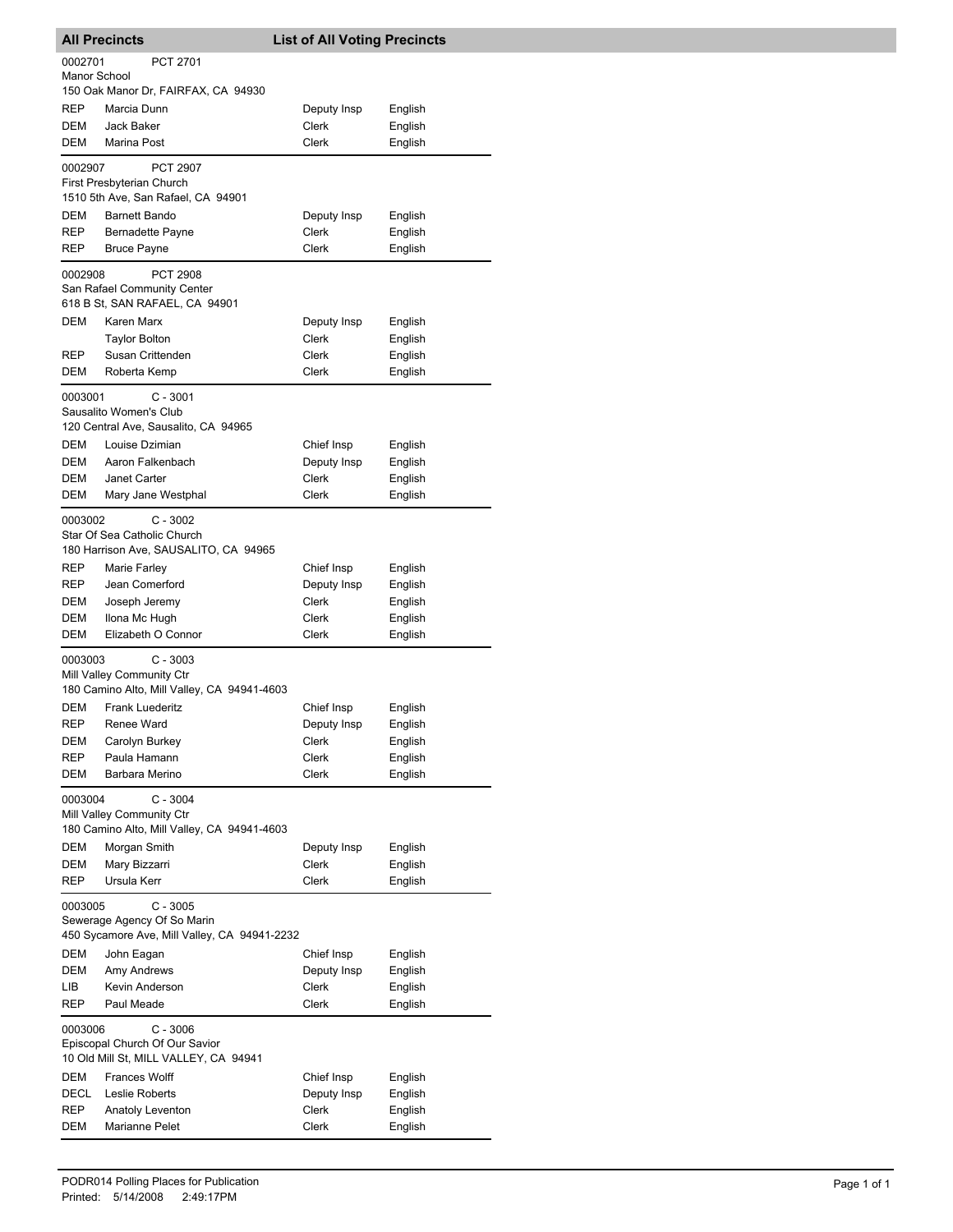| <b>All Precincts</b>   |                                                                                | <b>List of All Voting Precincts</b> |                    |
|------------------------|--------------------------------------------------------------------------------|-------------------------------------|--------------------|
| 0003007                | $C - 3007$                                                                     |                                     |                    |
|                        | Our Lady Of Mt Carmel Church                                                   |                                     |                    |
| DECL                   | 3 Oakdale Ave, MILL VALLEY, CA 94941<br>Gordon Smith                           | Deputy Insp                         |                    |
| DEM                    | <b>Beverly Scibetta</b>                                                        | <b>Clerk</b>                        | English<br>English |
| AIP                    | <b>Scott Watterworth</b>                                                       | Clerk                               | English            |
|                        |                                                                                |                                     |                    |
| 0003008                | $C - 3008$<br>Mill Valley Scout Hall                                           |                                     |                    |
|                        | 177 E Blithedale Ave, Mill Valley, CA 94941                                    |                                     |                    |
| REP                    | Barbara Morgan                                                                 | Chief Insp                          | English            |
| DEM                    | Maureen O Connor                                                               | Deputy Insp                         | English            |
| REP                    | Kenneth Parker                                                                 | Clerk                               | English            |
| DEM                    | <b>Martin Russell</b>                                                          | Clerk                               | English            |
| 0003009                | $C - 3009$                                                                     |                                     |                    |
|                        | Mill Valley Scout Hall                                                         |                                     |                    |
|                        | 177 E Blithedale Ave, Mill Valley, CA 94941                                    |                                     |                    |
| DECL                   | Mary Rose "Kelly" Tyler                                                        | Deputy Insp                         | English            |
|                        | Pat Deadder<br>Kanungnid Windy                                                 | Clerk<br>Clerk                      | English            |
| DECL<br>REP            | Ronald Windy                                                                   | Clerk                               | English<br>English |
|                        |                                                                                |                                     |                    |
| 0003010                | $C - 3010$                                                                     |                                     |                    |
|                        | Shepherd Of Hills Lutheran Church<br>9 Shepherd Way, TIBURON, CA 94920         |                                     |                    |
| DEM                    | Elizabeth Wellman                                                              | Deputy Insp                         | English            |
| DEM                    | Helen Hammond                                                                  | Clerk                               | English            |
| DEM                    | Mary Von Kaesborg                                                              | Clerk                               | English            |
| 0003011                | $C - 3011$                                                                     |                                     |                    |
| <b>Bel Aire School</b> |                                                                                |                                     |                    |
|                        | 277 Karen Way, TIBURON, CA 94920                                               |                                     |                    |
| REP                    | Roy Benvenuti                                                                  | Chief Insp                          | English            |
| REP                    | Sue Benvenuti                                                                  | Deputy Insp                         | English            |
| DECL                   | Glenn Felton                                                                   | Clerk                               | English            |
| REP                    | Ramon Truman                                                                   | Clerk                               | English            |
| <b>REF</b>             | Diana Williams                                                                 | Clerk                               | English            |
| 0003012                | $C - 3012$                                                                     |                                     |                    |
|                        | Tam Valley Community Ctr                                                       |                                     |                    |
|                        | 203 Marin Ave, Mill Valley, CA 94941-4068                                      |                                     |                    |
| DEM                    | Lynn Eichinger                                                                 | Chief Insp                          | English            |
| DEM                    | Hendrik Idzerda                                                                | Deputy Insp                         | English            |
| DEM                    | <b>Florence Hering</b>                                                         | Clerk                               | English            |
| DEM                    | Yolanda Hylkema                                                                | Clerk                               | English            |
| DECL                   | Paulette Lueke                                                                 | Clerk                               | English            |
| 0003013                | $C - 3013$                                                                     |                                     |                    |
|                        | Tam Valley Community Ctr                                                       |                                     |                    |
|                        | 203 Marin Ave, Mill Valley, CA 94941-4068                                      |                                     |                    |
| DEM                    | James Adams                                                                    | Deputy Insp                         | English            |
| DEM                    | Jody Sherman                                                                   | Clerk                               | English            |
| REP<br>DEM             | Marilyn Sugimura<br>Lawrence Wells                                             | Clerk<br>Clerk                      | English<br>E, S    |
|                        |                                                                                |                                     |                    |
| 0003014                | $C - 3014$                                                                     |                                     |                    |
|                        | Almonte Improvement Club<br>Almonte & Wisteria Way, Mill Valley, CA 94941-4138 |                                     |                    |
| DEM                    | Lorraine Ferrua                                                                |                                     |                    |
| DEM                    | Maggi Nicholson                                                                | Chief Insp<br>Deputy Insp           | English<br>English |
| REP                    | Fredericka Cobey                                                               | Clerk                               | English            |
| DEM                    | James Hill                                                                     | Clerk                               | English            |
| 0003015                | $C - 3015$                                                                     |                                     |                    |
|                        | Almonte Improvement Club                                                       |                                     |                    |
|                        | Almonte & Wisteria Way, Mill Valley, CA 94941-4138                             |                                     |                    |
| DEM                    | James Kasper                                                                   | Deputy Insp                         | English            |
| DEM                    | Joan Busby                                                                     | Clerk                               | English            |
| REP                    | Michael Maguire                                                                | Clerk                               | English            |
| DEM                    | Rebecca Whiting                                                                | Clerk                               | English            |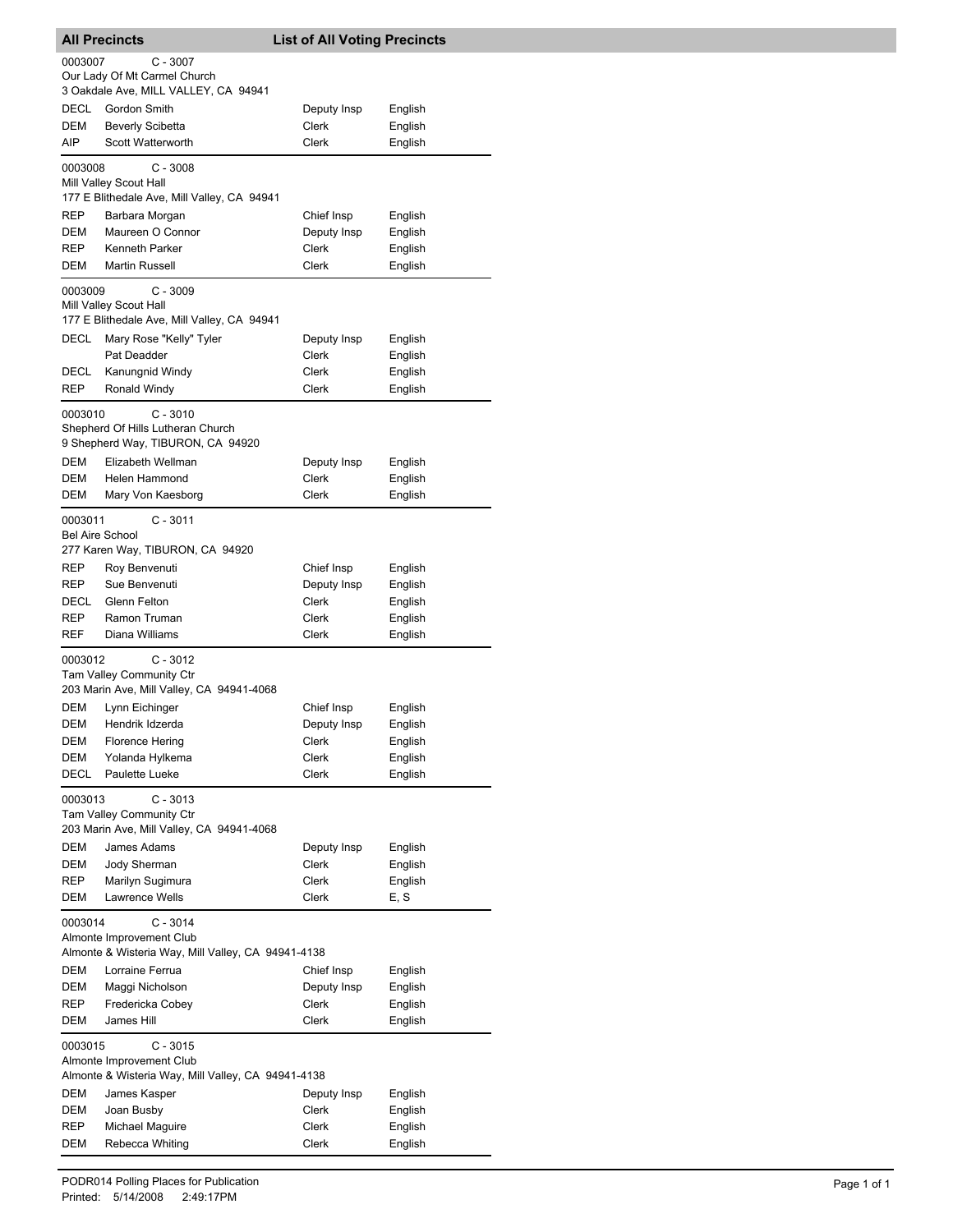|                         | <b>All Precincts</b>                                                             | <b>List of All Voting Precincts</b> |         |
|-------------------------|----------------------------------------------------------------------------------|-------------------------------------|---------|
| 0003016                 | $C - 3016$                                                                       |                                     |         |
|                         | <b>Strawberry Shores Office</b>                                                  |                                     |         |
|                         | 111 Seminary Dr., MILL VALLEY, CA 94941                                          |                                     |         |
| DEM                     | John Kraus                                                                       | Chief Insp                          | English |
| DECL                    | Roy Harvey                                                                       | Deputy Insp                         | English |
| DECL                    | <b>Beverly Kern</b>                                                              | Clerk                               | English |
| REP                     | Roger Kuhn                                                                       | <b>Clerk</b>                        | English |
| 0003017                 | $C - 3017$                                                                       |                                     |         |
|                         | So Marin Fire Protection Dist                                                    |                                     |         |
|                         | 308 Reed Blvd, MILL VALLEY, CA 94941                                             |                                     |         |
| DEM                     | Elizabeth Bikle                                                                  | Chief Insp                          | English |
| DEM                     | <b>Christine Bikle</b>                                                           | Deputy Insp                         | English |
| DEM<br>REP              | Gloria Di Biase                                                                  | Clerk<br><b>Clerk</b>               | English |
|                         | Bahram Khamjani                                                                  |                                     | English |
| 0003104                 | PCT 3104<br>Star Of Sea Catholic Church<br>180 Harrison Ave, SAUSALITO, CA 94965 |                                     |         |
| DECL                    | Stephen Bartelmez                                                                | Deputy Insp                         | English |
| DECL                    | Elizabeth Bartelmez                                                              | Clerk                               | English |
| <b>REP</b>              | Julia Greene                                                                     | Clerk                               | English |
| 0003105                 | PCT 3105<br>Sausalito City Hall<br>420 Litho Street, SAUSALITO, CA 94965         |                                     |         |
| REP                     | Marysia Kolipinski                                                               | Chief Insp                          | English |
| REP                     | Monika Kolipinski                                                                | Deputy Insp                         | English |
| DEM                     | Annette De Agero                                                                 | Clerk                               | English |
| <b>REP</b>              | Zofia Kolipinski                                                                 | Clerk                               | English |
| DEM                     | Carola Tashman                                                                   | Clerk                               | English |
| 0003106                 | PCT 3106<br>Sausalito City Hall<br>420 Litho Street, SAUSALITO, CA 94965         |                                     |         |
| REP                     | Carlys Phillips                                                                  | Deputy Insp                         | English |
| REP                     | <b>Charles Donald</b>                                                            | Clerk                               | English |
| REP                     | Patricia Finnegan                                                                | Clerk                               | English |
| <b>DECL</b>             | Marsha Gaytan                                                                    | Clerk                               | English |
| 0003107                 | <b>PCT 3107</b><br>Sausalito City Hall<br>420 Litho Street, SAUSALITO, CA 94965  |                                     |         |
| DEM                     | Linda Agapekian                                                                  | Deputy Insp                         | English |
| DEM                     | Nancy Clark                                                                      | Clerk                               | English |
| DECL                    | Jessica Fulkerson                                                                | Clerk                               | English |
| 0003204                 | PCT 3204<br>Mill Valley City Hall<br>26 Corte Madera Ave, MILL VALLEY, CA 94941  |                                     |         |
| REP                     | Elinor Franchetti                                                                | Chief Insp                          | English |
| REP                     | Bruno Franchetti                                                                 | Deputy Insp                         | English |
| REP                     | Elizabeth Shibata                                                                | Clerk                               | English |
| DEM                     | Marie Trevino                                                                    | Clerk                               | English |
| 0003207                 | PCT 3207<br>Our Lady Of Mt Carmel Church                                         |                                     |         |
| DEM                     | 3 Oakdale Ave, MILL VALLEY, CA 94941<br><b>Milton Weiss</b>                      | Chief Insp                          | English |
| DECL                    | <b>Thomas Gallaher</b>                                                           | Deputy Insp                         | English |
| DEM                     | Lynn Breger                                                                      | Clerk                               | English |
| DEM                     | Loren Moore                                                                      | <b>Clerk</b>                        | English |
| DEM                     | Mary Pavlisin                                                                    | Clerk                               | English |
| 0003216<br>The Redwoods | PCT 3216                                                                         |                                     |         |
|                         | 40 Camino Alto, MILL VALLEY, CA 94941                                            |                                     |         |
| DEM                     | <b>Warren Uhte</b>                                                               | Chief Insp                          | English |
| DEM                     | Elizabeth Moody                                                                  | Deputy Insp                         | English |
| DEM                     | Mary Rozen                                                                       | Clerk                               | English |
| REP                     | Genevieve Sorensen                                                               | Clerk                               | English |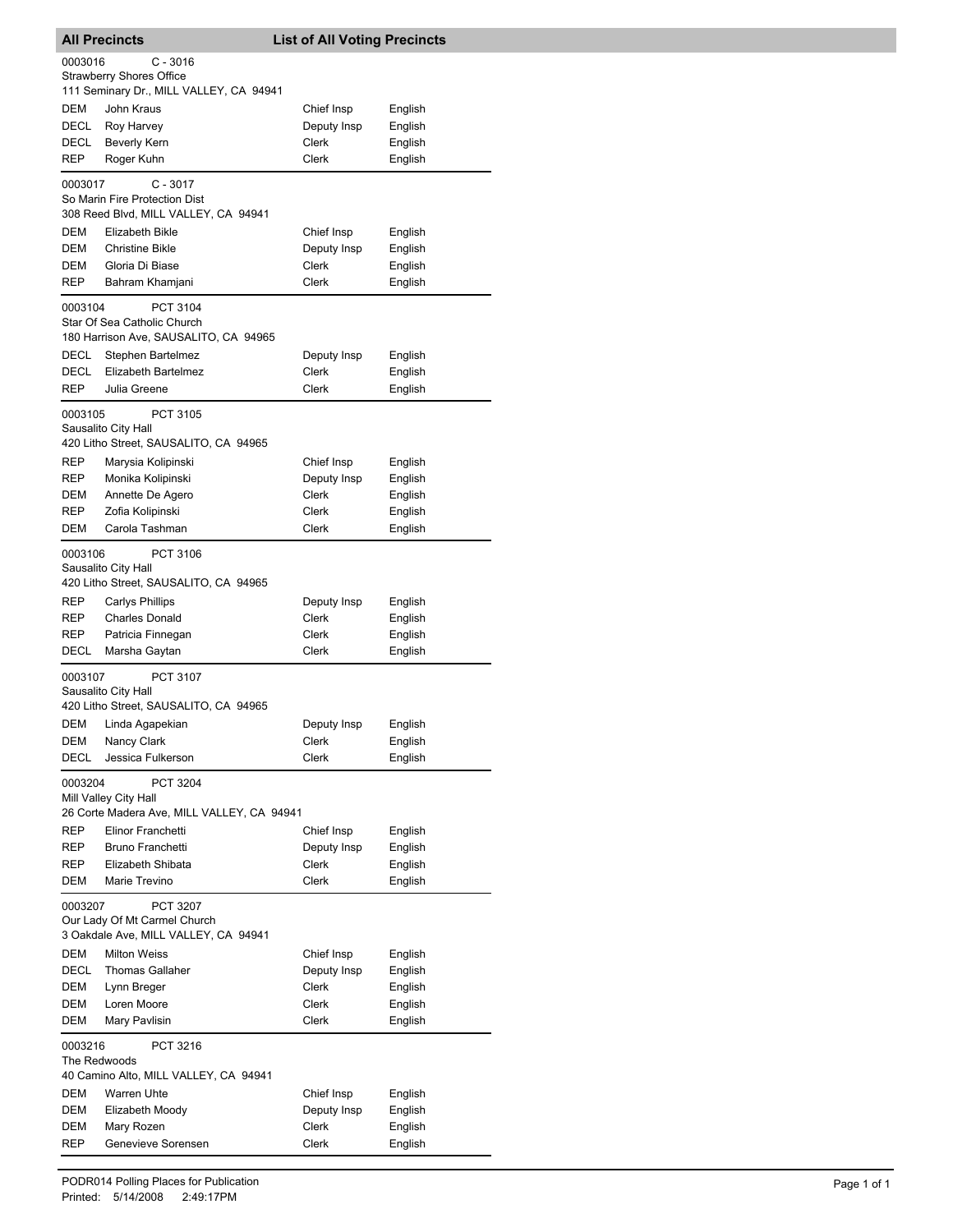|                | <b>All Precincts</b>                                                  | <b>List of All Voting Precincts</b> |                    |
|----------------|-----------------------------------------------------------------------|-------------------------------------|--------------------|
| 0003301        | PCT 3301                                                              |                                     |                    |
|                | Shepherd Of Hills Lutheran Church                                     |                                     |                    |
| REP            | 9 Shepherd Way, TIBURON, CA 94920<br><b>Walter Strakosch</b>          |                                     |                    |
| REP            | <b>Mary Bowles</b>                                                    | Chief Insp<br>Deputy Insp           | English<br>English |
| DEM            | Morse Byer                                                            | Clerk                               | English            |
| DEM            | Aviva Shane                                                           | Clerk                               | English            |
| DECL           | Velma Wakefield                                                       | Clerk                               | English            |
| 0003302        | PCT 3302                                                              |                                     |                    |
| Del Mar School |                                                                       |                                     |                    |
|                | 105 Avenida Miraflores, Tiburon, CA 94920                             |                                     |                    |
| REP            | Andrea Ventris                                                        | Chief Insp                          | English            |
| DEM<br>DEM     | Steven Cohn<br>Mary Christiansen                                      | Deputy Insp<br>Clerk                | English<br>English |
| REP            | Jennifer Lee                                                          | Clerk                               | English            |
|                |                                                                       |                                     |                    |
| 0003303        | PCT 3303<br><b>Tiburon Baptist Church</b>                             |                                     |                    |
|                | 445 Greenwood Beach Rd, TIBURON, CA 94920                             |                                     |                    |
| DEM            | Susan Schmidt                                                         | Chief Insp                          | English            |
| DECL           | Marcia Felton                                                         | Deputy Insp                         | English            |
| DEM            | Peter Macgowan                                                        | Clerk                               | English            |
| REP            | Maria Russillo                                                        | Clerk                               | E, S               |
| 0003304        | PCT 3304                                                              |                                     |                    |
|                | <b>Tiburon Town Hall</b>                                              |                                     |                    |
| DEM            | 1505 Tiburon Blvd, Tiburon, CA 94920<br><b>Richard Park</b>           |                                     |                    |
| DEM            | <b>Arnold Gallegos</b>                                                | Chief Insp<br>Deputy Insp           | English<br>English |
| DEM            | Susan Mary Gentry                                                     | Clerk                               | English            |
| DEM            | <b>Theodore Kraus</b>                                                 | Clerk                               | English            |
| DECL           | Daniel Teehan                                                         | Clerk                               | English            |
| 0003305        | PCT 3305                                                              |                                     |                    |
|                | <b>Tiburon Town Hall</b>                                              |                                     |                    |
|                | 1505 Tiburon Blvd, Tiburon, CA 94920                                  |                                     |                    |
| <b>AIP</b>     | Sandra Macleod White                                                  | Deputy Insp                         | English            |
| DECL<br>DECL   | Edwin Engberg                                                         | Clerk<br>Clerk                      | English<br>English |
| DEM            | Margaret Jett<br>Frances Wilson                                       | Clerk                               | English            |
|                |                                                                       |                                     |                    |
| 0003306        | PCT 3306<br>Tiburon Town Hall                                         |                                     |                    |
|                | 1505 Tiburon Blvd, Tiburon, CA 94920                                  |                                     |                    |
| DEM            | Nem Ibars                                                             | Deputy Insp                         | English            |
| DECL           | Elizabeth De Tomasi                                                   | Clerk                               | English            |
| <b>DEM</b>     | Ronald Skellenger                                                     | Clerk                               | English            |
| 0003401        | PCT 3401                                                              |                                     |                    |
|                | <b>Belvedere Community Center</b>                                     |                                     |                    |
|                | Community Road, Belvedere, CA 94920                                   |                                     |                    |
| DEM<br>REP     | Robert Flynn<br>Vicki Finley                                          | Chief Insp<br>Deputy Insp           | English<br>English |
| DEM            | Jay Hooker                                                            | Clerk                               | English            |
| REP            | Lucy Walton                                                           | <b>Clerk</b>                        | English            |
| 0003402        | PCT 3402                                                              |                                     |                    |
|                | <b>Belvedere Community Center</b>                                     |                                     |                    |
|                | Community Road, Belvedere, CA 94920                                   |                                     |                    |
| DEM            | Lawrence Saxon                                                        | Deputy Insp                         | English            |
| DEM            | Christina Dewey                                                       | Clerk                               | English            |
| REP            | Jean Oller                                                            | Clerk                               | English            |
| REP            | Rebecca Rygh                                                          | Clerk                               | English            |
| 0003503        | PCT 3503                                                              |                                     |                    |
|                | Tam Valley Community Ctr<br>203 Marin Ave, Mill Valley, CA 94941-4068 |                                     |                    |
| DEM            | Joann Mannion                                                         | Deputy Insp                         | English            |
| DEM            | Robert Mc Cully                                                       | Clerk                               | English            |
| REP            | Donald Potter                                                         | Clerk                               | English            |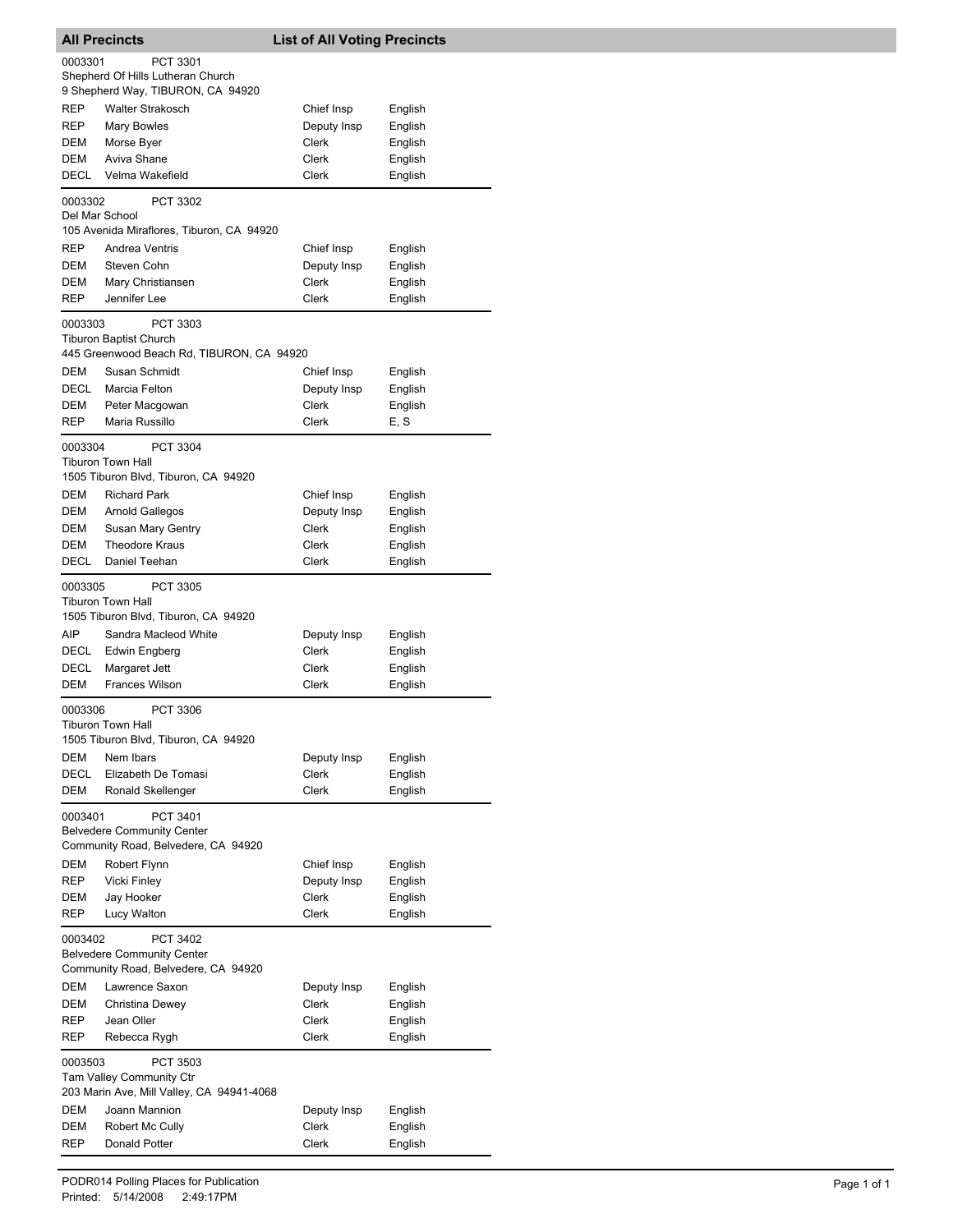| <b>All Precincts</b> |                                                                                                | <b>List of All Voting Precincts</b> |                    |
|----------------------|------------------------------------------------------------------------------------------------|-------------------------------------|--------------------|
| 0003600              | <b>PCT 3600</b><br><b>Marin Community Services Dist</b><br>630 Drake Ave, Marin City, CA 94965 |                                     |                    |
| DEM                  | Cynthia Warren                                                                                 | Chief Insp                          | English            |
| REP                  | Mary Arthur                                                                                    | Deputy Insp                         | English            |
| DEM                  | Sandra Brewer                                                                                  | Clerk                               | English            |
| DEM                  | Donald Haaga                                                                                   | Clerk                               | English            |
| DEM                  | N Tanya Madonna Pagan                                                                          | Clerk                               | English            |
| 0003601              | PCT 3601<br>Marin Community Services Dist<br>630 Drake Ave, Marin City, CA 94965               |                                     |                    |
| DEM                  | Ava Tate                                                                                       | Deputy Insp                         | English            |
| DEM                  | <b>Monica Merkins</b>                                                                          | Clerk                               | English            |
| <b>GRN</b>           | Eric Overholt                                                                                  | Clerk                               | English            |
| DEM                  | Edward Tuescher Jr                                                                             | Clerk                               | English            |
| 0003602              | PCT 3602<br>Marin Community Services Dist<br>630 Drake Ave, Marin City, CA 94965               |                                     |                    |
| DEM                  | Dodie Goldberg                                                                                 | Deputy Insp                         | English            |
| DEM                  | <b>Sheryl Mathis</b>                                                                           | Clerk                               | English            |
| <b>DEM</b>           | Ann T Nguyen-Do                                                                                | Clerk                               | E, V               |
| 0003704              | <b>PCT 3704</b><br><b>Tiburon Baptist Church</b><br>445 Greenwood Beach Rd, TIBURON, CA 94920  |                                     |                    |
| DECL                 | <b>Christine Whiting</b>                                                                       | Deputy Insp                         | English            |
| DEM                  | John Driscoll                                                                                  | Clerk                               | English            |
| DEM                  | Louise Maloof                                                                                  | Clerk                               | English            |
| DECL                 | Priscilla Wanat                                                                                | <b>Clerk</b>                        | English            |
| 0003705              | <b>PCT 3705</b><br>Marin Amateur Radio Club<br>27 Shell Rd, MILL VALLEY, CA 94941              |                                     |                    |
| DEM                  | Michael Kenyon                                                                                 | Chief Insp                          | English            |
|                      | Benjamin Warren                                                                                | Deputy Insp                         | English            |
| DEM                  | Miriam Alfonso                                                                                 | Clerk                               | E, S               |
| REP                  | Margaret Diamond                                                                               | <b>Clerk</b>                        | English            |
| 0004001              | $C - 4001$<br>Pt. Reyes Fire Station<br>4th & B St, Point Reyes, CA 94956                      |                                     |                    |
|                      | DEM Douglas Long                                                                               | Chief Insp                          | English            |
| DEM                  | Susan Lincoln                                                                                  | Deputy Insp                         | English            |
| DEM                  | Cathleen Austin                                                                                | Clerk                               | English            |
| DEM                  | Kenneth Knabe                                                                                  | Clerk                               | English            |
| DEM                  | Anthony Ragona                                                                                 | <b>Clerk</b>                        | English            |
| 0004004              | $C - 4004$<br>Wild Horse Valley Clubhouse<br>110 Wild Horse Valley Dr, NOVATO, CA 94947        |                                     |                    |
|                      |                                                                                                |                                     |                    |
| DEM                  | George Minor                                                                                   | Chief Insp                          | English            |
| <b>DEM</b>           | <b>Robert Bolick</b>                                                                           | Deputy Insp                         | English            |
| DEM<br>DEM           | James Lamb<br>Debora Wright-Burgess                                                            | Clerk<br>Clerk                      | English<br>English |
|                      |                                                                                                |                                     |                    |
| 0004005              | $C - 4005$<br>Homestead Valley Community Ctr<br>315 Montford Ave, MILL VALLEY, CA 94941        |                                     |                    |
| DEM                  | Annette Blanchard                                                                              | Deputy Insp                         | English            |
| DECL                 | James Dority                                                                                   | Clerk                               | English            |
| DECL                 | Laurence Friedman                                                                              | Clerk                               | English            |
| DEM                  | Amelia Wright                                                                                  | Clerk                               | English            |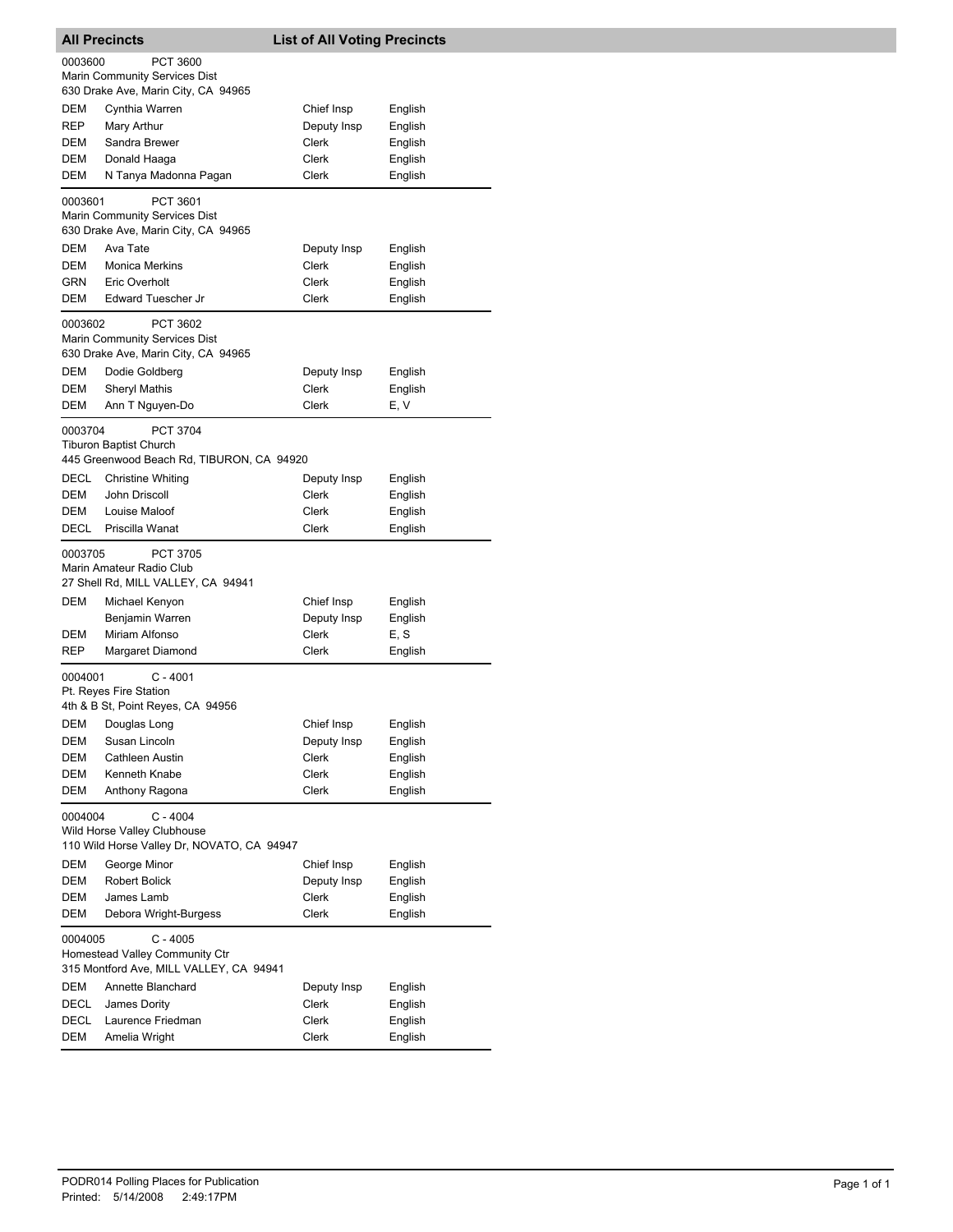|                           | <b>All Precincts</b>                         | <b>List of All Voting Precincts</b> |                    |
|---------------------------|----------------------------------------------|-------------------------------------|--------------------|
| 0004006                   | $C - 4006$                                   |                                     |                    |
|                           | <b>Stinson Beach Community Center</b>        |                                     |                    |
|                           | 30 Belvedere, STINSON BEACH, CA 94970        |                                     |                    |
| DEM                       | <b>Bronwen Proust</b>                        | Chief Insp                          | English            |
| DEM<br>DECL               | Karin Hern<br>Lisa Bell                      | Deputy Insp<br>Clerk                | English<br>E, S    |
| DEM                       | <b>Charlton Schwartz</b>                     | <b>Clerk</b>                        | E, S               |
|                           |                                              |                                     |                    |
| 0004007                   | $C - 4007$<br>Woodacre Improvement Club      |                                     |                    |
|                           | 1 Garden Way, WOODACRE, CA 94973             |                                     |                    |
| DEM                       | Mary O Brien                                 | Chief Insp                          | English            |
| DEM                       | Sherrie Grossi                               | Deputy Insp                         | English            |
|                           | Jack Freckmann                               | Clerk                               | English            |
| GRN                       | Ann Jones                                    | Clerk                               | English            |
| DEM                       | Kathryn Ospital                              | Clerk                               | English            |
| 0004008                   | $C - 4008$                                   |                                     |                    |
|                           | Corte Madera Recreation Center               |                                     |                    |
|                           | Tamalpais Dr, Corte Madera, CA 94925-1561    |                                     |                    |
| DEM                       | <b>Andrew Rusting</b>                        | Chief Insp                          | English            |
| DECL<br>DEM               | James Moore<br>Janet Moore                   | Deputy Insp<br>Clerk                | English<br>English |
| REP                       | Virginia Moore                               | Clerk                               | English            |
|                           |                                              |                                     |                    |
| 0004009                   | $C - 4009$<br>Corte Madera Recreation Center |                                     |                    |
|                           | Tamalpais Dr, Corte Madera, CA 94925-1561    |                                     |                    |
|                           | William Weigand                              | Deputy Insp                         | English            |
| <b>DECL</b>               | John Adikes                                  | Clerk                               | English            |
| DEM                       | Raymond Donohue                              | Clerk                               | English            |
| DECL                      | Cathie Lopez                                 | Clerk                               | English            |
| 0004010                   | $C - 4010$                                   |                                     |                    |
|                           | Corte Madera Recreation Center               |                                     |                    |
|                           | Tamalpais Dr, Corte Madera, CA 94925-1561    |                                     |                    |
| DECL                      | Herman Pettigrew                             | Deputy Insp                         | English            |
| DEM                       | Kerry Mc Evoy                                | Clerk                               | English            |
| DECL<br><b>DEM</b>        | Ruth Moran<br><b>Shannon Wells</b>           | Clerk<br>Clerk                      | English<br>English |
|                           |                                              |                                     |                    |
| 0004012<br>Nicasio School | $C - 4012$                                   |                                     |                    |
|                           | 5555 Nicasio Valley Rd, Nicasio, CA 94946    |                                     |                    |
| DEM                       | Antonia Van Becker                           | Chief Insp                          | English            |
| <b>DEM</b>                | Mimi Lewis                                   | Deputy Insp                         | English            |
| REP                       | Leslie Gompertz                              | Clerk                               | English            |
| DEM                       | Jody Martin                                  | Clerk                               | English            |
| 0004014                   | $C - 4014$                                   |                                     |                    |
|                           | <b>Bolinas Community Center</b>              |                                     |                    |
|                           | Wharf Rd, Bolinas, CA 94924                  |                                     |                    |
| DECL                      | Cynthia Rodriguez                            | Chief Insp                          | English            |
| <b>GRN</b>                | David Cattell                                | Deputy Insp                         | English            |
| DEM                       | Patricia Barton<br>Barbara Kimball           | Clerk<br>Clerk                      | English<br>English |
| DEM                       | Jane Lockwood Mickelson                      | Clerk                               | English            |
|                           |                                              |                                     |                    |
| 0004016                   | $C - 4016$<br>Larkspur Recreation Department |                                     |                    |
|                           | 240 Doherty Drive, Larkspur, CA 94939        |                                     |                    |
| DEM                       | <b>Robert Phillips</b>                       | Deputy Insp                         | English            |
| DEM                       | <b>Austin Blake</b>                          | Clerk                               | English            |
| DEM                       | George Davidson                              | Clerk                               | English            |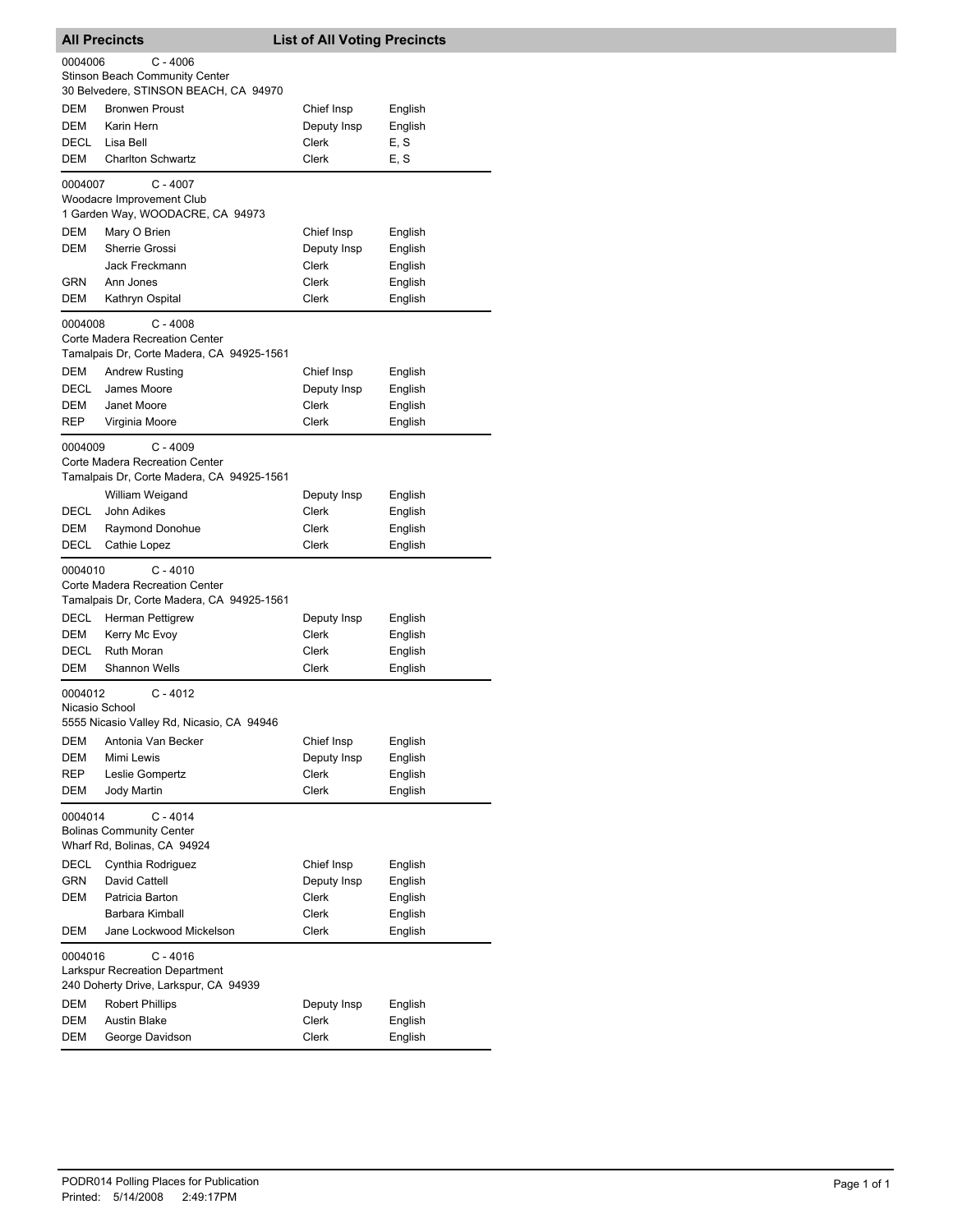|             | <b>All Precincts</b>                                    | <b>List of All Voting Precincts</b> |         |
|-------------|---------------------------------------------------------|-------------------------------------|---------|
| 0004101     | PCT 4101                                                |                                     |         |
|             | <b>Tomales Regional History Center</b>                  |                                     |         |
|             | 26701 State Route 1, Tomales, CA 94971-0262             |                                     |         |
| REP         | Anna Jensen                                             | Chief Insp                          | English |
| REP         | Barbara Taddei                                          | Deputy Insp                         | English |
| REP         | <b>Elizabeth Mitchell</b>                               | Clerk                               | English |
| DECL        | Kathleen Sartori                                        | <b>Clerk</b>                        | English |
| 0004103     | PCT 4103                                                |                                     |         |
|             | <b>Inverness Fire House</b>                             |                                     |         |
|             | 50 Inverness Way, INVERNESS, CA 94937                   |                                     |         |
| GRN         | Katherine Anderson                                      | Chief Insp                          | English |
| <b>GRN</b>  | Christopher Lish                                        | Deputy Insp                         | English |
| REP         | Georgeanne Aston                                        | Clerk                               | English |
| REP         | <b>Richard Aston</b>                                    | Clerk                               | English |
|             |                                                         |                                     |         |
| 0004300     | PCT 4300<br>Homestead Valley Community Ctr              |                                     |         |
|             | 315 Montford Ave, MILL VALLEY, CA 94941                 |                                     |         |
| <b>GRN</b>  | Mark Williamson                                         | Chief Insp                          | English |
| <b>DECL</b> | <b>Richard Wallace</b>                                  |                                     | English |
| REP         | Elizabeth Brown                                         | Deputy Insp<br>Clerk                | English |
|             |                                                         |                                     |         |
| DEM         | Diane Ellsworth                                         | Clerk                               | English |
| 0004301     | PCT 4301                                                |                                     |         |
|             | Muir Beach Community Center                             |                                     |         |
|             | 19 Seacape Dr, Muir Beach, CA 94965                     |                                     |         |
| DEM         | Nancy Knox                                              | Chief Insp                          | English |
| DEM         | Kathryn Sward                                           | Deputy Insp                         | English |
| REP         | <b>Gail Quentz</b>                                      | <b>Clerk</b>                        | English |
| <b>REP</b>  | Arlene Robertson                                        | Clerk                               | English |
| 0004302     | PCT 4302                                                |                                     |         |
|             | Muir Woods Park Community Association                   |                                     |         |
|             | 40 Ridge Ave, Mill Valley, CA 94941-1783                |                                     |         |
| <b>GRN</b>  | Henry Waschow                                           | Chief Insp                          | English |
| DECL        | Raya Smith                                              | Deputy Insp                         | English |
| DEM         | Michael Kotski                                          | Clerk                               | English |
| DEM         | Jon Snyder                                              | Clerk                               | English |
|             |                                                         |                                     |         |
| 0004400     | <b>PCT 4400</b><br>San Geronimo Valley Community Center |                                     |         |
|             | Sir Francis Drake Blvd, San Geronimo, CA 94963          |                                     |         |
|             |                                                         |                                     |         |
| DECL        | David O Connor                                          | Chief Insp                          | English |
| DEM         | Mwanza Furaha                                           | Deputy Insp                         | English |
| GRN         | <b>Todd Berger</b>                                      | Clerk                               | English |
| DEM         | Sandra White                                            | Clerk                               | English |
| DEM         | Erika Zettl                                             | Clerk                               | English |
| 0004401     | PCT 4401                                                |                                     |         |
|             | San Geronimo Valley Community Center                    |                                     |         |
|             | Sir Francis Drake Blvd, San Geronimo, CA 94963          |                                     |         |
| GRN         | Kenneth Brierley                                        | Deputy Insp                         | English |
| DEM         | <b>Brittany Strader</b>                                 | <b>Clerk</b>                        | English |
| DEM         | Melvyn Wright                                           | Clerk                               | English |
| 0004501     | PCT 4501                                                |                                     |         |
|             | <b>Pleasant Valley School</b>                           |                                     |         |
|             | 755 Sutro Ave, NOVATO, CA 94947                         |                                     |         |
| DEM         | Frank Slater Jr                                         | Chief Insp                          | E, S    |
| DEM         | John Irvine                                             | Deputy Insp                         | English |
| DEM         | Paul Shermantine                                        | Clerk                               | English |
| DEM         | Dave Skavland                                           | Clerk                               | English |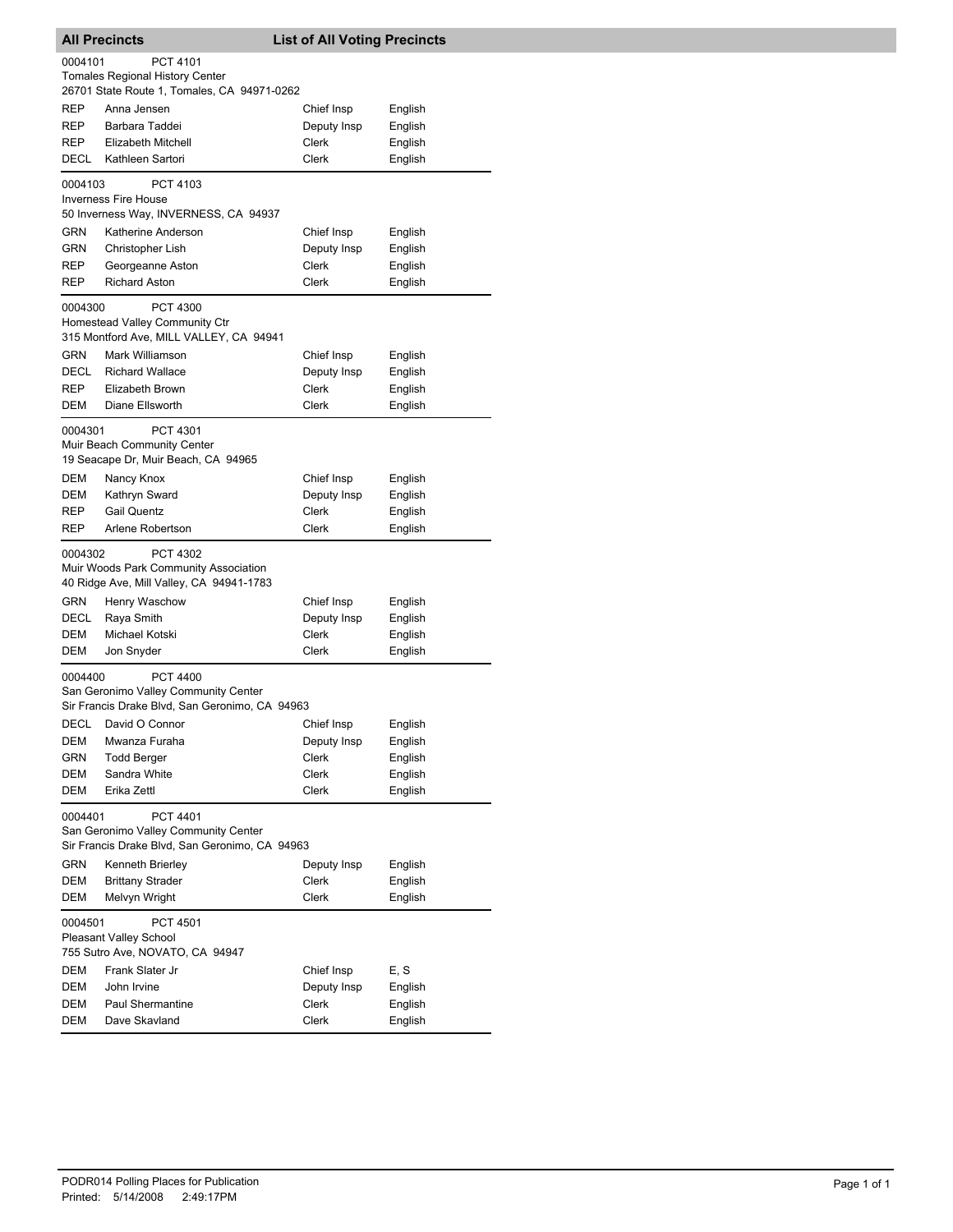|                           | <b>All Precincts</b>                                                                                 | <b>List of All Voting Precincts</b> |         |
|---------------------------|------------------------------------------------------------------------------------------------------|-------------------------------------|---------|
| 0004502<br>Sinaloa School | <b>PCT 4502</b>                                                                                      |                                     |         |
|                           | 2045 Vineyard Rd, Novato, CA 94947-3810                                                              |                                     |         |
| REP                       | James Deering                                                                                        | Chief Insp                          | English |
| REP                       | Ralph Schaber                                                                                        | Deputy Insp                         | English |
| DEM                       | Jill Gregoire                                                                                        | Clerk                               | English |
| REP                       | John Trumbull                                                                                        | Clerk                               | English |
| DEM                       | Susan Trumbull                                                                                       | Clerk                               | English |
| 0004503                   | <b>PCT 4503</b><br>Presbyterian Church Of Novato<br>710 Wilson Ave, NOVATO, CA 94947                 |                                     |         |
| REP                       | Alan Burton                                                                                          | Chief Insp                          | English |
| DEM                       | Veronica Pontes                                                                                      | Deputy Insp                         | English |
| REP                       | Dennis Crinnion                                                                                      | Clerk                               | English |
| REP                       | Carolyn Jacobs                                                                                       | Clerk                               | English |
| DEM                       | Paul Lindberg                                                                                        | Clerk                               | English |
| 0004600<br>DEM            | PCT 4600<br><b>Pickleweed Community Center</b><br>50 Canal St, SAN RAFAEL, CA 94901<br>John G Ortega | Chief Insp                          | E, S    |
| DEM                       | Marta Sanchez                                                                                        | Deputy Insp                         | English |
| DEM                       | Cuc Hang                                                                                             | Clerk                               | English |
| DEM                       | Man Phan                                                                                             | <b>Clerk</b>                        | E, V    |
| 0004601                   | PCT 4601<br><b>Pickleweed Community Center</b><br>50 Canal St, SAN RAFAEL, CA 94901                  |                                     |         |
| DEM                       | Maria Rodriguez                                                                                      | Deputy Insp                         | E, S    |
| DECL                      | Clark Christensen                                                                                    | Clerk                               | English |
| GRN                       | Janice Gay                                                                                           | Clerk                               | English |
| DEM                       | Carol Jolliffe                                                                                       | Clerk                               | English |
| 0004707                   | <b>PCT 4707</b><br>Aegis Of Corte Madera<br>5555 Paradise Dr, Corte Madera, CA 94925-1800            |                                     |         |
| REP                       | Sue Ellen Raby                                                                                       | Chief Insp                          | English |
| DEM                       | <b>Christine Daniels</b>                                                                             | Deputy Insp                         | English |
| DEM                       | <b>Beverly Cupp</b>                                                                                  | Clerk                               | English |
| <b>DEM</b>                | Anna Fitch                                                                                           | Clerk                               | English |
| DEM                       | Rosemarie Griffith                                                                                   | Clerk                               | English |
| 0004708                   | <b>PCT 4708</b><br>Aegis Of Corte Madera<br>5555 Paradise Dr, Corte Madera, CA 94925-1800            |                                     |         |
| <b>DEM</b>                | <b>Michael Talbot</b>                                                                                | Deputy Insp                         | English |
| REP                       | Alberta Damas                                                                                        | <b>Clerk</b>                        | English |
| REP<br>0004709            | <b>Stanley Damas</b><br><b>PCT 4709</b>                                                              | Clerk                               | English |
|                           | Aegis Of Corte Madera<br>5555 Paradise Dr, Corte Madera, CA 94925-1800                               |                                     |         |
| DECL                      | Galina Rumennik                                                                                      | Deputy Insp                         | English |
| DEM                       | Patricia Berns                                                                                       | <b>Clerk</b>                        | English |
| DEM                       | Siv Hood                                                                                             | Clerk                               | English |
| DEM                       | Ann Lunder                                                                                           | Clerk                               | English |
| 0004806                   | <b>PCT 4806</b><br>Larkspur Courts Condominiums                                                      |                                     |         |
|                           | 100 Old Quarry Road, Larkspur, CA 94939-2201                                                         |                                     |         |
| REP                       | Robert Gonzalez                                                                                      | Chief Insp                          | English |
|                           | Robert Gonzalez                                                                                      | Deputy Insp                         | English |
| DEM                       | Nancy Davis                                                                                          | Clerk                               | English |
| <b>DEM</b>                | <b>Marion Donohue</b>                                                                                | Clerk                               | English |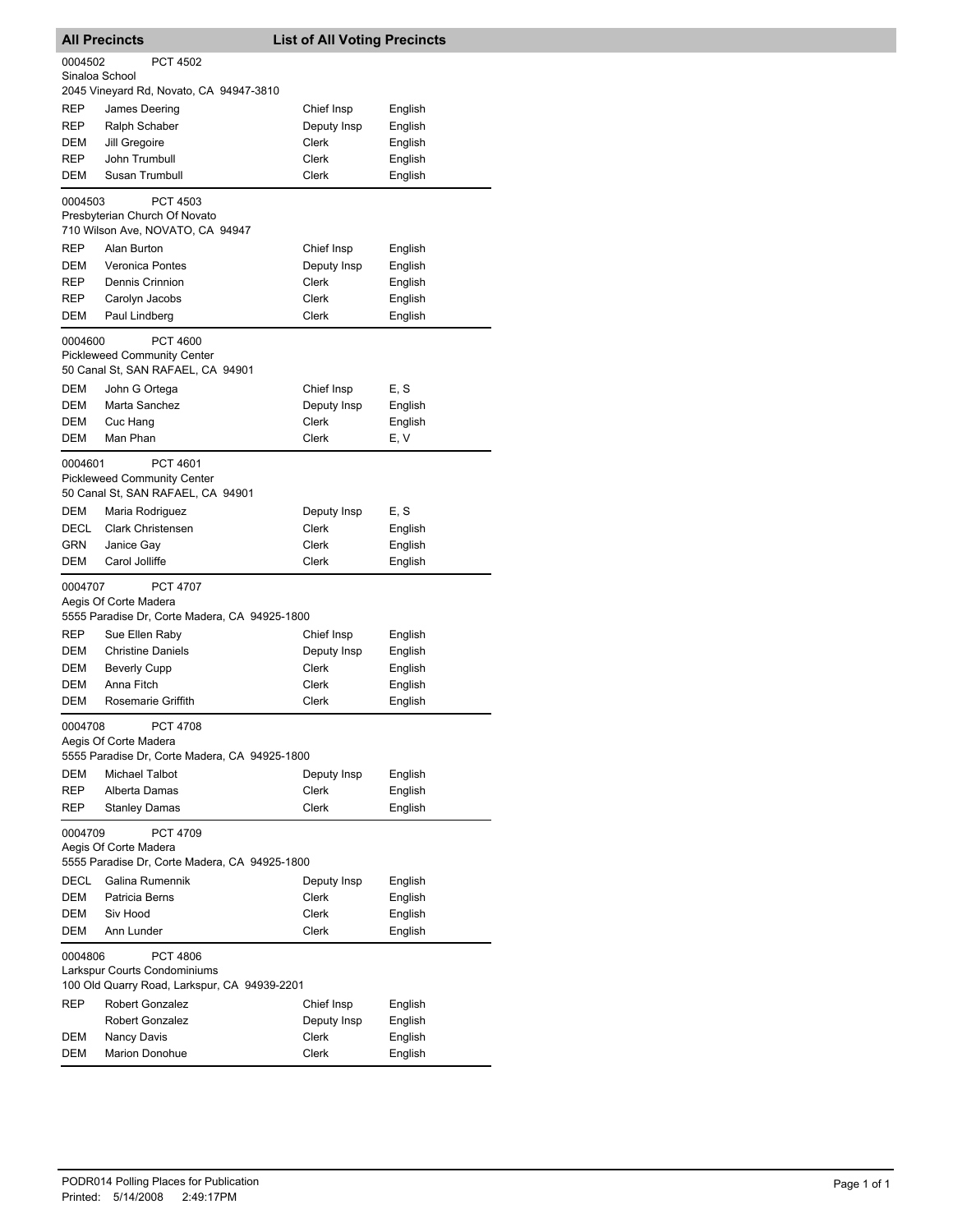|                | <b>All Precincts</b>                                                | <b>List of All Voting Precincts</b> |                    |
|----------------|---------------------------------------------------------------------|-------------------------------------|--------------------|
| 0005001        | $C - 5001$                                                          |                                     |                    |
| Novato Library |                                                                     |                                     |                    |
|                | 1720 Novato Blvd, Novato, CA 94947-3049                             |                                     |                    |
| REP<br>REP     | Mary Whitney<br>Ronald Whitney                                      | Chief Insp                          | English<br>English |
|                | <b>Erik Gravrock</b>                                                | Deputy Insp<br><b>Clerk</b>         | English            |
| REP            | Melissa Schwab                                                      | Clerk                               | English            |
|                |                                                                     |                                     |                    |
| 0005002        | $C - 5002$<br><b>Bel Marin Community Center</b>                     |                                     |                    |
|                | 4 Montego Key, Novato, CA 94949-5301                                |                                     |                    |
| DEM            | James Hollingshead                                                  | Chief Insp                          | English            |
| REP            | Robert Panico                                                       | Deputy Insp                         | English            |
| REP            | Maureen Ahsani                                                      | Clerk                               | English            |
| REP            | Jefferson Graves                                                    | Clerk                               | English            |
| 0005101        | PCT 5101                                                            |                                     |                    |
|                | Bahia Clubhouse<br>3008 Topaz Drive, Novato, CA 94945-1547          |                                     |                    |
| DEM            | Monique Saul-Egli                                                   | Chief Insp                          | English            |
| DEM            | <b>Shirley Printz</b>                                               | Deputy Insp                         | English            |
| DEM            | Renee Landstrom                                                     | <b>Clerk</b>                        | English            |
| REP            | Jon Ragatz                                                          | Clerk                               | English            |
| 0005102        | PCT 5102                                                            |                                     |                    |
|                | Novato School District Offices                                      |                                     |                    |
|                | 1015 Seventh St, Novato, CA 94945-2228                              |                                     |                    |
| DEM            | Linda Goheen                                                        | Chief Insp                          | English            |
| <b>DEM</b>     | <b>Richard Stafford</b>                                             | Deputy Insp                         | English            |
| DECL           | Ernest Beyer                                                        | Clerk                               | English            |
| DEM            | <b>Richard Huber</b>                                                | Clerk                               | English            |
| 0005103        | PCT 5103                                                            |                                     |                    |
| Olive School   |                                                                     |                                     |                    |
|                |                                                                     |                                     |                    |
|                | 629 Plum St-park Lot Off Olive, NOVATO, CA 94945                    |                                     |                    |
| DEM            | Brenda Gates-Monasch                                                | Chief Insp                          | English            |
| DEM<br>DEM     | Hugh Schall                                                         | Deputy Insp<br><b>Clerk</b>         | English            |
| REP            | Janet Meyer<br>Diane Schneeweis                                     | Clerk                               | English<br>English |
|                |                                                                     |                                     |                    |
| 0005201        | <b>PCT 5201</b><br>Novato School District Offices                   |                                     |                    |
|                | 1015 Seventh St, Novato, CA 94945-2228                              |                                     |                    |
| DEM            | <b>Bruce Cochran</b>                                                | Deputy Insp                         | English            |
| DEM            | <b>Beatrice Cooper</b>                                              | Clerk                               | English            |
| REP            | Milena Jurjevich                                                    | Clerk                               | English            |
| DEM            | Joseph Spillman                                                     | Clerk                               | English            |
| 0005202        | PCT 5202                                                            |                                     |                    |
|                | Tamalpais Creek Retirement Home                                     |                                     |                    |
|                | 853 Tamalpais Ave, NOVATO, CA 94947                                 |                                     |                    |
| DECL           | Margaret Stein                                                      | Chief Insp                          | English            |
| DEM            | <b>Charlotte Lewis</b>                                              | Deputy Insp                         | English            |
| DEM            | <b>Tomaline Hudson</b>                                              | Clerk                               | English            |
| DEM            | Susan Zipp                                                          | Clerk                               | English            |
| 0005203        | PCT 5203                                                            |                                     |                    |
|                | <b>Hill Community Room</b><br>1560 Hill Road, Novato, CA 94947-4002 |                                     |                    |
| REP            | Harvey Perryman                                                     | Chief Insp                          | English            |
| REP            | Gloria Perryman                                                     | Deputy Insp                         | English            |
| DEM            | Mary Bicknell                                                       | Clerk                               | English            |
| GRN            | Doris Enberg                                                        | Clerk                               | English            |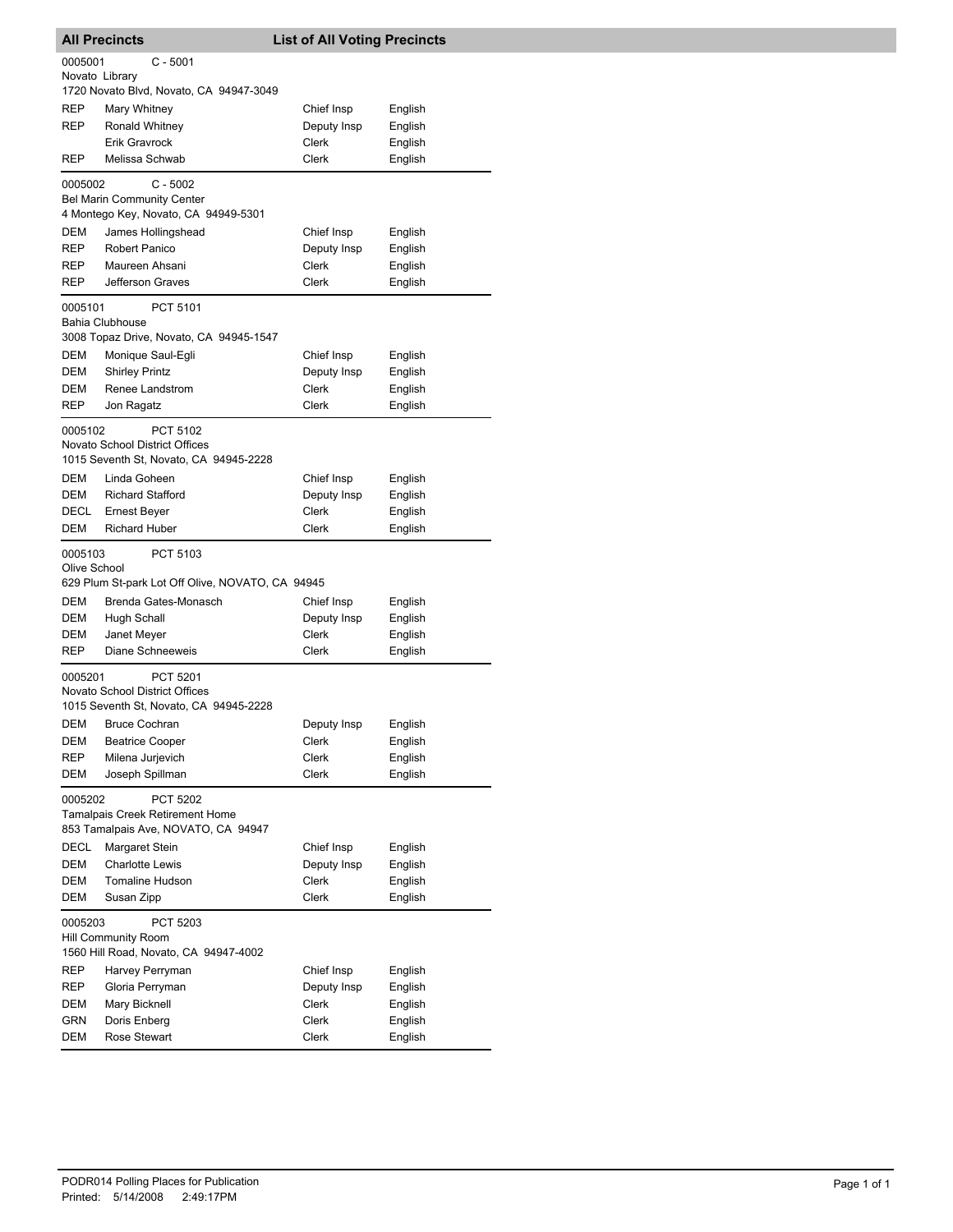| <b>All Precincts</b> |                                                                     | <b>List of All Voting Precincts</b> |                    |
|----------------------|---------------------------------------------------------------------|-------------------------------------|--------------------|
| 0005204              | PCT 5204                                                            |                                     |                    |
|                      | Hill Community Room                                                 |                                     |                    |
|                      | 1560 Hill Road, Novato, CA 94947-4002                               |                                     |                    |
| <b>REF</b>           | <b>Michael Harris</b>                                               | Deputy Insp                         | English            |
| DEM<br>DEM           | Donald Edwards<br>Arlene Finn                                       | Clerk<br>Clerk                      | English            |
| REP                  | Rodney Perryman                                                     | Clerk                               | English<br>English |
|                      |                                                                     |                                     |                    |
| 0005205              | PCT 5205<br>Lu Sutton School                                        |                                     |                    |
|                      | 1800 Center Rd, NOVATO, CA 94947                                    |                                     |                    |
| REP                  | David Reed                                                          | Chief Insp                          | English            |
| <b>REP</b>           | Margaret Keith                                                      | Deputy Insp                         | English            |
| REP                  | Michele Ellen Hague                                                 | Clerk                               | English            |
| REP                  | Toni Seymour                                                        | Clerk                               | English            |
| 0005206              | PCT 5206                                                            |                                     |                    |
|                      | Novato Human Needs Center                                           |                                     |                    |
|                      | 1907 Novato Blvd, NOVATO, CA 94947                                  |                                     |                    |
| <b>DEM</b><br>DEM    | Jennifer Welsch                                                     | Chief Insp                          | English            |
|                      | Raymond Young<br>Maria Aguila Rubio                                 | Deputy Insp<br>Clerk                | English<br>E, S    |
| <b>REF</b>           | <b>Todd Smith</b>                                                   | Clerk                               | English            |
|                      |                                                                     |                                     |                    |
| 0005207              | PCT 5207<br>Novato Human Needs Center                               |                                     |                    |
|                      | 1907 Novato Blvd, NOVATO, CA 94947                                  |                                     |                    |
| DEM                  | <b>Richard Abold</b>                                                | Deputy Insp                         | English            |
| DECL                 | Judith Ahuja                                                        | Clerk                               | English            |
| REP                  | Cecilia Smith                                                       | Clerk                               | English            |
| REP                  | Joseph Smith                                                        | Clerk                               | English            |
| 0005208              | <b>PCT 5208</b>                                                     |                                     |                    |
|                      | All Saints Lutheran Church<br>2 San Marin Dr, Novato, CA 94945-1118 |                                     |                    |
| DEM                  | Michael Patrick                                                     | Chief Insp                          | E, S               |
| REP                  | Margaret Mueller                                                    | Deputy Insp                         | English            |
| REP                  | Joyce Lenaburg                                                      | Clerk                               | English            |
| DEM                  | Deborah Silverblatt                                                 | Clerk                               | English            |
| 0005209              | <b>PCT 5209</b>                                                     |                                     |                    |
|                      | Seventh Day Adventist Church                                        |                                     |                    |
|                      | 495 San Marin Dr, Novato, CA 94945-1335                             |                                     |                    |
| DEM                  | <b>Archie Patton</b>                                                | Chief Insp                          | English            |
| DEM                  | Robert Levin                                                        | Deputy Insp                         | English            |
| REP<br>REP           | Lauren Larson<br><b>Ricardo Montes</b>                              | Clerk<br>Clerk                      | English<br>English |
|                      |                                                                     |                                     |                    |
| 0005211              | PCT 5211<br>United Methodist Church                                 |                                     |                    |
|                      | 1473 South Novato Blvd, NOVATO, CA 94947                            |                                     |                    |
| <b>GRN</b>           | Donald Beck                                                         | Chief Insp                          | English            |
| DEM                  | Alana Dubost                                                        | Deputy Insp                         | English            |
| REP                  | <b>Tony Flores</b>                                                  | Clerk                               | English            |
|                      | Rebecca Livingston                                                  | Clerk                               | English            |
| DEM                  | Mary Rothe                                                          | Clerk                               | English            |
| 0005212              | PCT 5212                                                            |                                     |                    |
|                      | Marin Valley Mobile Country Club                                    |                                     |                    |
|                      | 100 Marin Valley Dr, NOVATO, CA 94949                               |                                     |                    |
| DEM                  | <b>Bernard Meyers</b>                                               | Chief Insp                          | English            |
| DECL<br>REP          | <b>Leonard Gaskell</b><br>Barbara Morrisey                          | Deputy Insp<br>Clerk                | English<br>English |
| DEM                  | Juanita Reynolds                                                    | Clerk                               | English            |
|                      |                                                                     |                                     |                    |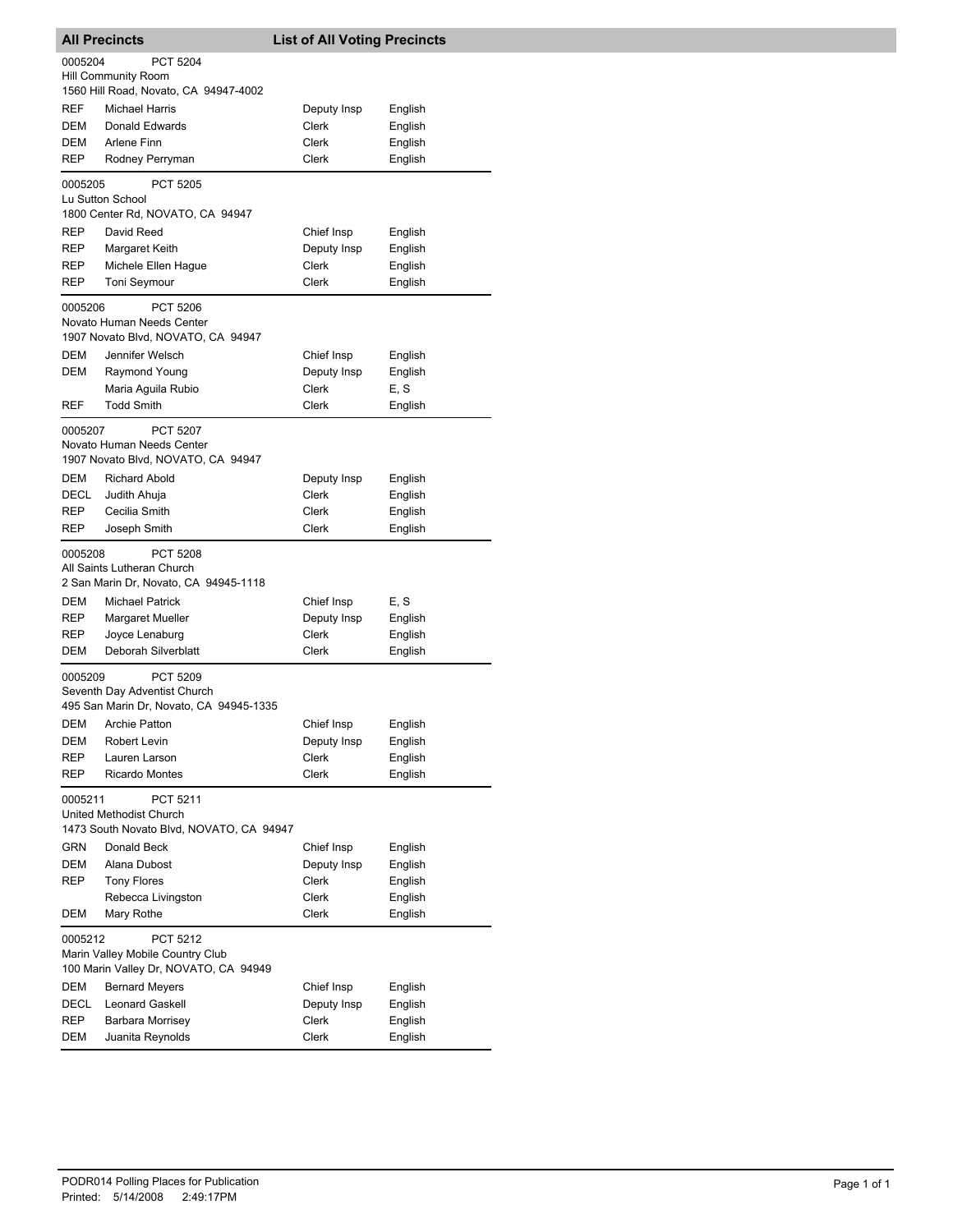|             | <b>All Precincts</b>                               | <b>List of All Voting Precincts</b> |                    |
|-------------|----------------------------------------------------|-------------------------------------|--------------------|
| 0005213     | PCT 5213                                           |                                     |                    |
|             | Lynwood School                                     |                                     |                    |
|             | 1320 Lynwood Dr, Novato, CA 94947-4629             |                                     |                    |
| DECL        | James Clinton Waltermire                           | Chief Insp                          | English            |
| DEM         | <b>Bryan Garbutt</b>                               | Deputy Insp                         | English            |
| DECL        | <b>Randal Ewert</b>                                | Clerk                               | English            |
| <b>REP</b>  | Gretchen Jackson                                   | Clerk                               | English            |
|             | Kimberly Rostchild                                 | Clerk                               | English            |
| 0005214     | <b>PCT 5214</b>                                    |                                     |                    |
|             | United Methodist Church                            |                                     |                    |
|             | 1473 South Novato Blvd, NOVATO, CA 94947           |                                     |                    |
| REP         | Margaret Kidder                                    | Deputy Insp                         | English            |
| REP         | Margaret Binggeli                                  | Clerk                               | English            |
| DEM         | Carolyn Mc Namara                                  | Clerk                               | English            |
| DEM         | Carole Trap                                        | Clerk                               | English            |
| 0005215     | PCT 5215                                           |                                     |                    |
|             | Ignacio Hills Apartments                           |                                     |                    |
|             | 431 Ignacio Blvd, NOVATO, CA 94949                 |                                     |                    |
| <b>DEM</b>  | <b>Shirley Etemadfar</b>                           | Chief Insp                          | English            |
| REP         | Ruth Jankowski                                     | Deputy Insp                         | English            |
| DEM         | Will Bertram Carr                                  | Clerk                               | English            |
| DECL        | Lucianna Castellucci                               | Clerk                               | English            |
| DEM         | Myrna Sablik                                       | Clerk                               | English            |
|             |                                                    |                                     |                    |
| 0005216     | PCT 5216<br><b>Novato Fire Protection District</b> |                                     |                    |
|             | 7025 Redwood Blvd, NOVATO, CA 94949                |                                     |                    |
| DECL        |                                                    |                                     |                    |
|             | Dennis Sullivan                                    | Chief Insp                          | English            |
| REP         | Victoria Cascio<br>Dianne Copland                  | Deputy Insp<br><b>Clerk</b>         | English<br>English |
| <b>DEM</b>  | C Dean Guthrie                                     | Clerk                               | English            |
|             |                                                    |                                     |                    |
| 0005217     | <b>PCT 5217</b>                                    |                                     |                    |
|             | Lynwood School                                     |                                     |                    |
|             | 1320 Lynwood Dr, Novato, CA 94947-4629             |                                     |                    |
| <b>DEM</b>  | Jaymie Wright                                      | Deputy Insp                         | English            |
| DEM         | Sharon Mc Closkey                                  | Clerk                               | English            |
|             | Vannessa Rostchild                                 | <b>Clerk</b><br>Clerk               | English            |
| DEM         | Nancy Takahashi                                    |                                     | English            |
| 0005218     | PCT 5218                                           |                                     |                    |
|             | <b>United Methodist Church</b>                     |                                     |                    |
|             | 1473 South Novato Blvd, NOVATO, CA 94947           |                                     |                    |
| DEM         | Yvonne Learned                                     | Deputy Insp                         | English            |
| DEM         | Joseph Correia                                     | Clerk                               | E, S               |
| REP         | Dolores Meaney                                     | Clerk                               | English            |
| DEM         | Van White                                          | Clerk                               | English            |
| 0005219     | PCT 5219                                           |                                     |                    |
|             | San Jose Middle School                             |                                     |                    |
|             | 1000 Sunset Pkwy, Novato, CA 94949                 |                                     |                    |
| REP         | <b>Thomas Brawley</b>                              | Chief Insp                          | English            |
| DEM         | <b>Brian Stompe</b>                                | Deputy Insp                         | English            |
| DEM         | Leslie Purdy                                       | Clerk                               | English            |
| <b>REP</b>  | Diane Serdengecti                                  | Clerk                               | English            |
| 0005220     | PCT 5220                                           |                                     |                    |
|             | San Jose Middle School                             |                                     |                    |
|             | 1000 Sunset Pkwy, Novato, CA 94949                 |                                     |                    |
| DEM         | Jean Harris                                        | Deputy Insp                         | English            |
| <b>DECL</b> | Maxwell Peak Jr                                    | Clerk                               | English            |
| <b>REP</b>  | <b>Judith Ross</b>                                 | Clerk                               | English            |
| REP         | Pius Zuger                                         | Clerk                               | English            |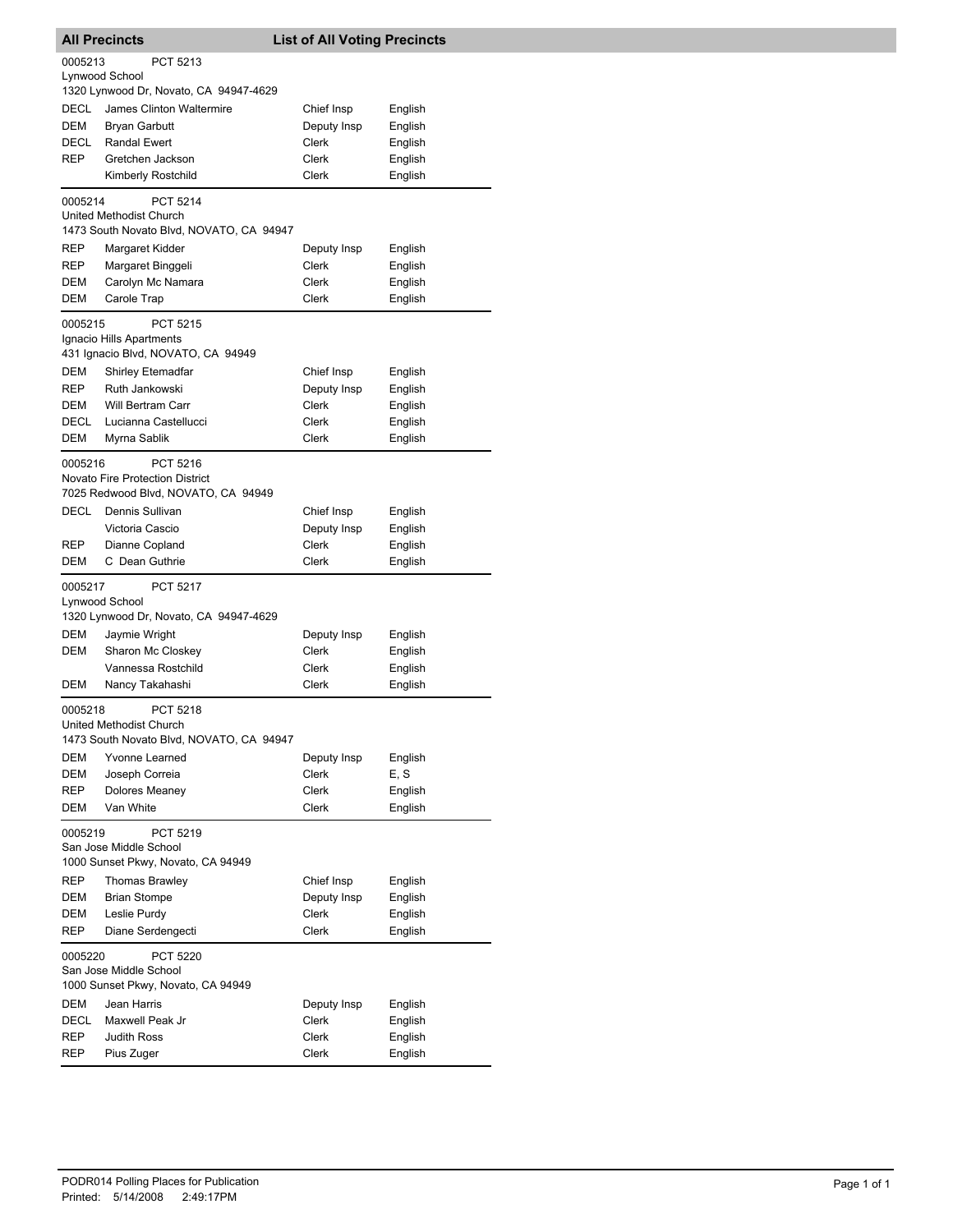| <b>All Precincts</b><br><b>List of All Voting Precincts</b> |                                                                                   |                             |                    |
|-------------------------------------------------------------|-----------------------------------------------------------------------------------|-----------------------------|--------------------|
| 0005221                                                     | <b>PCT 5221</b>                                                                   |                             |                    |
|                                                             | Novato Oaks Inn                                                                   |                             |                    |
|                                                             | 215 Alameda Del Prado, Novato, CA 94949-6657                                      |                             |                    |
| <b>DEM</b>                                                  | E Oscar Chambers                                                                  | Chief Insp                  | English            |
| <b>REP</b><br>DEM                                           | Joan Chambers<br>Nancy Lund                                                       | Deputy Insp<br>Clerk        | English<br>English |
| DEM                                                         | Michael Murphy                                                                    | Clerk                       | English            |
|                                                             |                                                                                   |                             |                    |
| 0005222                                                     | PCT 5222                                                                          |                             |                    |
|                                                             | No Marin Water District Ofc<br>Redwood Hwy & Rush Creek PI, Novato, CA 94945-2426 |                             |                    |
| DECL                                                        | Fred Fogh                                                                         | Chief Insp                  | English            |
| DEM                                                         | Lee Pogetto                                                                       | Deputy Insp                 | English            |
| DEM                                                         | Madeleine Andrea Jensen                                                           | Clerk                       | English            |
| <b>REP</b>                                                  | Heather Keenan                                                                    | Clerk                       | English            |
| 0005223                                                     | PCT 5223                                                                          |                             |                    |
|                                                             | Novato Fire Station #3                                                            |                             |                    |
|                                                             | 65 San Ramon Way, Novato, CA 94945-1638                                           |                             |                    |
| <b>DEM</b>                                                  | Joyce Currell                                                                     | Chief Insp                  | English            |
| DEM                                                         | Ortensia Gozashti                                                                 | Deputy Insp                 | E, S               |
| <b>REP</b>                                                  | <b>Frances Beretta</b>                                                            | Clerk                       | English            |
| DECL                                                        | Chelsea Fischbach                                                                 | Clerk                       | English            |
| <b>REP</b>                                                  | John Zeiter Jr                                                                    | <b>Clerk</b>                | English            |
| 0005224                                                     | <b>PCT 5224</b>                                                                   |                             |                    |
|                                                             | Novato Fire Station #3                                                            |                             |                    |
|                                                             | 65 San Ramon Way, Novato, CA 94945-1638                                           |                             |                    |
| DEM                                                         | Pat U Ren                                                                         | Deputy Insp                 | English            |
| REP                                                         | <b>Sharon Hess</b>                                                                | Clerk                       | English            |
| <b>REP</b>                                                  | Frank U Ren                                                                       | Clerk                       | English            |
| 0005225                                                     | PCT 5225                                                                          |                             |                    |
|                                                             | Munoz Residence                                                                   |                             |                    |
|                                                             | 575 Fairway Dr, Novato, CA 94949                                                  |                             |                    |
| DEM                                                         | Alice Munoz                                                                       | Chief Insp                  | English            |
| REP                                                         | Lucille Douglas                                                                   | Deputy Insp                 | English            |
| <b>REP</b>                                                  | Jeanne Desmond                                                                    | Clerk                       | English            |
| <b>REP</b>                                                  | Bonnie Ryan                                                                       | Clerk                       | English            |
| 0005226                                                     | PCT 5226                                                                          |                             |                    |
|                                                             | Los Robles Mobile Home Park                                                       |                             |                    |
|                                                             | 100 Roblar Dr, Novato, CA 94949-6133                                              |                             |                    |
| <b>REP</b>                                                  | Iva Conrad                                                                        | Chief Insp                  | English            |
| <b>REP</b>                                                  | Dorothy Mc Nutt<br>Michele Keller-Sheehan                                         | Deputy Insp<br><b>Clerk</b> | English            |
| DEM<br>DEM                                                  | Diana Martinez                                                                    | Clerk                       | E, S<br>English    |
| REP                                                         | E Joan Whitcomb                                                                   | Clerk                       | English            |
|                                                             |                                                                                   |                             |                    |
| 0005227                                                     | PCT 5227                                                                          |                             |                    |
|                                                             | Hamilton Arts Center<br>500 Palm Dr, Novato, CA 94949-5004                        |                             |                    |
| <b>REP</b>                                                  | Donald Violin                                                                     | Chief Insp                  | English            |
| DEM                                                         | Eileen O Neill                                                                    | Deputy Insp                 | English            |
| <b>REF</b>                                                  | Wolfgang Gahm                                                                     | Clerk                       | English            |
| DEM                                                         | <b>Richard Saltzman</b>                                                           | Clerk                       | English            |
| DEM                                                         | Anne Sommer                                                                       | Clerk                       | English            |
| 0005228                                                     | PCT 5228                                                                          |                             |                    |
|                                                             | Hamilton Arts Center                                                              |                             |                    |
|                                                             | 500 Palm Dr, Novato, CA 94949-5004                                                |                             |                    |
| DECL                                                        | <b>Christine Rice</b>                                                             | Deputy Insp                 | English            |
| DECL                                                        | Carol Bolter                                                                      | Clerk                       | English            |
| DEM                                                         | Kathryn Sibbald                                                                   | Clerk                       | English            |
| 0005300                                                     | PCT 5300                                                                          |                             |                    |
|                                                             | Presbyterian Church Of Novato                                                     |                             |                    |
|                                                             | 710 Wilson Ave, NOVATO, CA 94947                                                  |                             |                    |
| REP                                                         | <b>Stephany Burton</b>                                                            | Deputy Insp                 | English            |
| REP                                                         | Donna Crist                                                                       | Clerk                       | English            |
| DEM                                                         | Samantha Terada                                                                   | Clerk                       | English            |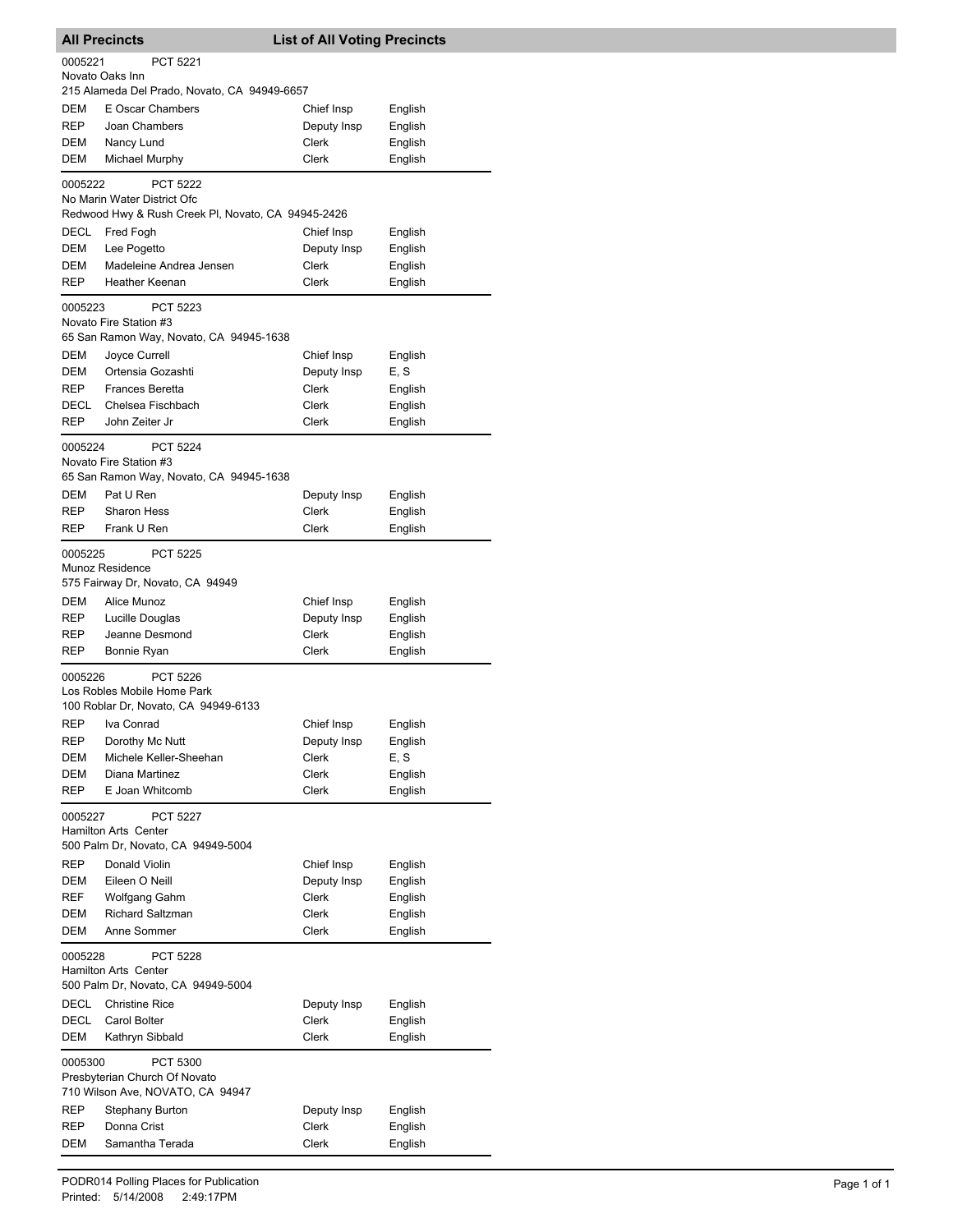|                                                                                                    | <b>All Precincts</b>                                                                    | <b>List of All Voting Precincts</b> |         |  |
|----------------------------------------------------------------------------------------------------|-----------------------------------------------------------------------------------------|-------------------------------------|---------|--|
| 0005301                                                                                            | PCT 5301<br>Ignacio Hills Apartments<br>431 Ignacio Blvd, NOVATO, CA 94949              |                                     |         |  |
| <b>DFM</b>                                                                                         | Theresa Fermanich                                                                       | Deputy Insp                         | English |  |
| DEM                                                                                                | Alicia Nicole Godwin                                                                    | Clerk                               | English |  |
| DEM                                                                                                | Michele Mizany                                                                          | Clerk                               | English |  |
| 0005303                                                                                            | PCT 5303<br>Novato Fire Station<br>450 Atherton Ave-corner Olive, Novato, CA 94945-3461 |                                     |         |  |
| DEM                                                                                                | Jeffrey Zankel                                                                          | Chief Insp                          | English |  |
| <b>DEM</b>                                                                                         | Carlota Cloney                                                                          | Deputy Insp                         | English |  |
| <b>REP</b>                                                                                         | Theresa Baldini-Figone                                                                  | Clerk                               | English |  |
| <b>REP</b>                                                                                         | Sallee Kiilerich                                                                        | Clerk                               | English |  |
| DEM                                                                                                | Lucia Orth                                                                              | Clerk                               | English |  |
| 0005304<br>PCT 5304<br>Novato Fire Station<br>450 Atherton Ave-corner Olive, Novato, CA 94945-3461 |                                                                                         |                                     |         |  |
| <b>DEM</b>                                                                                         | <b>Ronald Dennis</b>                                                                    | Deputy Insp                         | English |  |
| DEM                                                                                                | Nancy Caramagno                                                                         | Clerk                               | English |  |
| DEM                                                                                                | Karen Olson                                                                             | Clerk                               | English |  |
|                                                                                                    |                                                                                         |                                     |         |  |